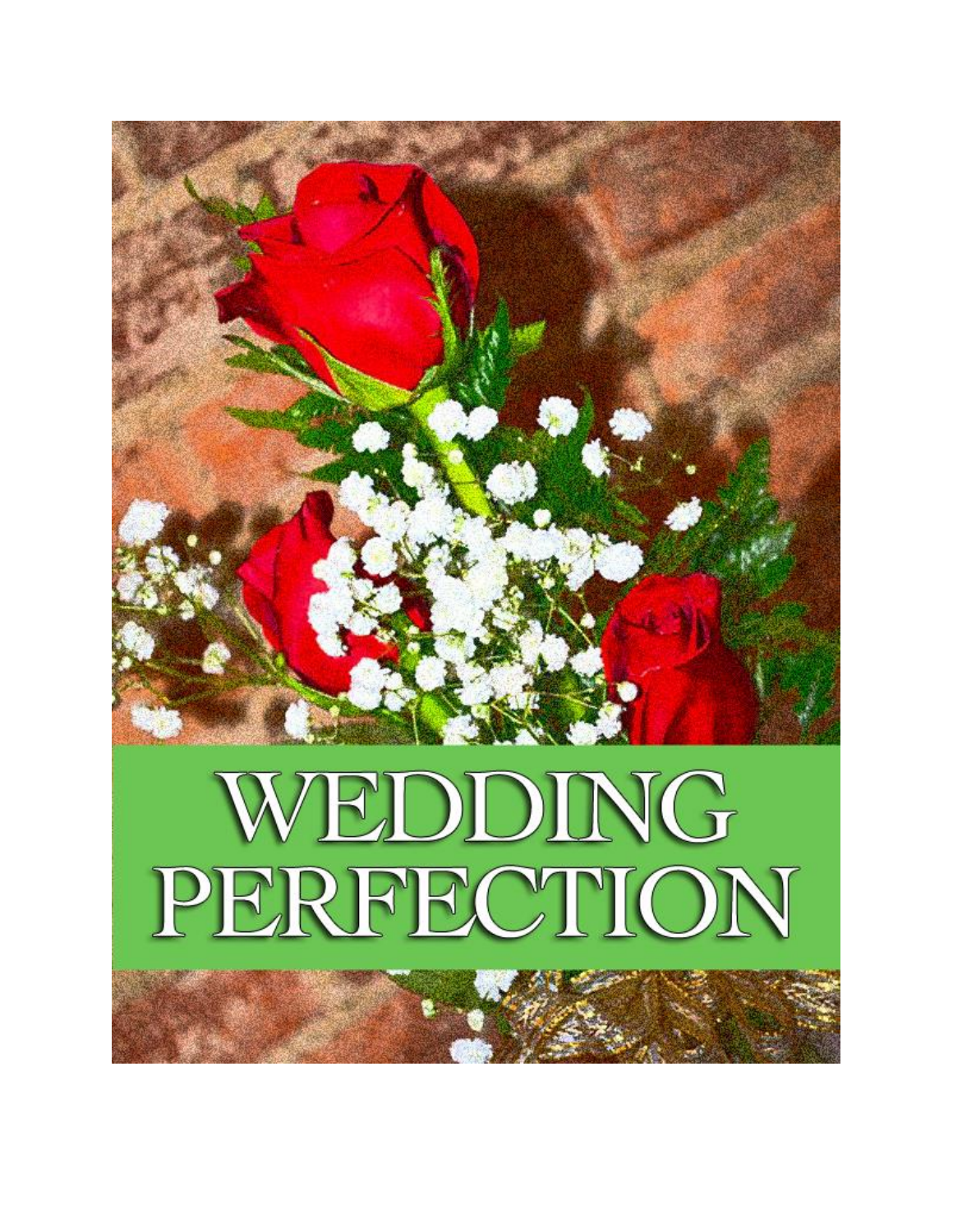# **Your Guide to a Worry Free Wedding**

# **Contents**

| $\label{eq:interoduction} \begin{minipage}{0.9\linewidth} \begin{minipage}{0.9\linewidth} \begin{minipage}{0.9\linewidth} \begin{minipage}{0.9\linewidth} \begin{minipage}{0.9\linewidth} \end{minipage} \begin{minipage}{0.9\linewidth} \begin{minipage}{0.9\linewidth} \end{minipage} \begin{minipage}{0.9\linewidth} \end{minipage} \begin{minipage}{0.9\linewidth} \begin{minipage}{0.9\linewidth} \end{minipage} \begin{minipage}{0.9\linewidth} \end{minipage} \begin{minipage}{0.9\linewidth} \begin{minipage}{0.9\linewidth} \end{minipage}$ |  |
|------------------------------------------------------------------------------------------------------------------------------------------------------------------------------------------------------------------------------------------------------------------------------------------------------------------------------------------------------------------------------------------------------------------------------------------------------------------------------------------------------------------------------------------------------|--|
|                                                                                                                                                                                                                                                                                                                                                                                                                                                                                                                                                      |  |
|                                                                                                                                                                                                                                                                                                                                                                                                                                                                                                                                                      |  |
|                                                                                                                                                                                                                                                                                                                                                                                                                                                                                                                                                      |  |
|                                                                                                                                                                                                                                                                                                                                                                                                                                                                                                                                                      |  |
|                                                                                                                                                                                                                                                                                                                                                                                                                                                                                                                                                      |  |
|                                                                                                                                                                                                                                                                                                                                                                                                                                                                                                                                                      |  |
|                                                                                                                                                                                                                                                                                                                                                                                                                                                                                                                                                      |  |
|                                                                                                                                                                                                                                                                                                                                                                                                                                                                                                                                                      |  |
|                                                                                                                                                                                                                                                                                                                                                                                                                                                                                                                                                      |  |
|                                                                                                                                                                                                                                                                                                                                                                                                                                                                                                                                                      |  |
|                                                                                                                                                                                                                                                                                                                                                                                                                                                                                                                                                      |  |
|                                                                                                                                                                                                                                                                                                                                                                                                                                                                                                                                                      |  |
|                                                                                                                                                                                                                                                                                                                                                                                                                                                                                                                                                      |  |
|                                                                                                                                                                                                                                                                                                                                                                                                                                                                                                                                                      |  |
|                                                                                                                                                                                                                                                                                                                                                                                                                                                                                                                                                      |  |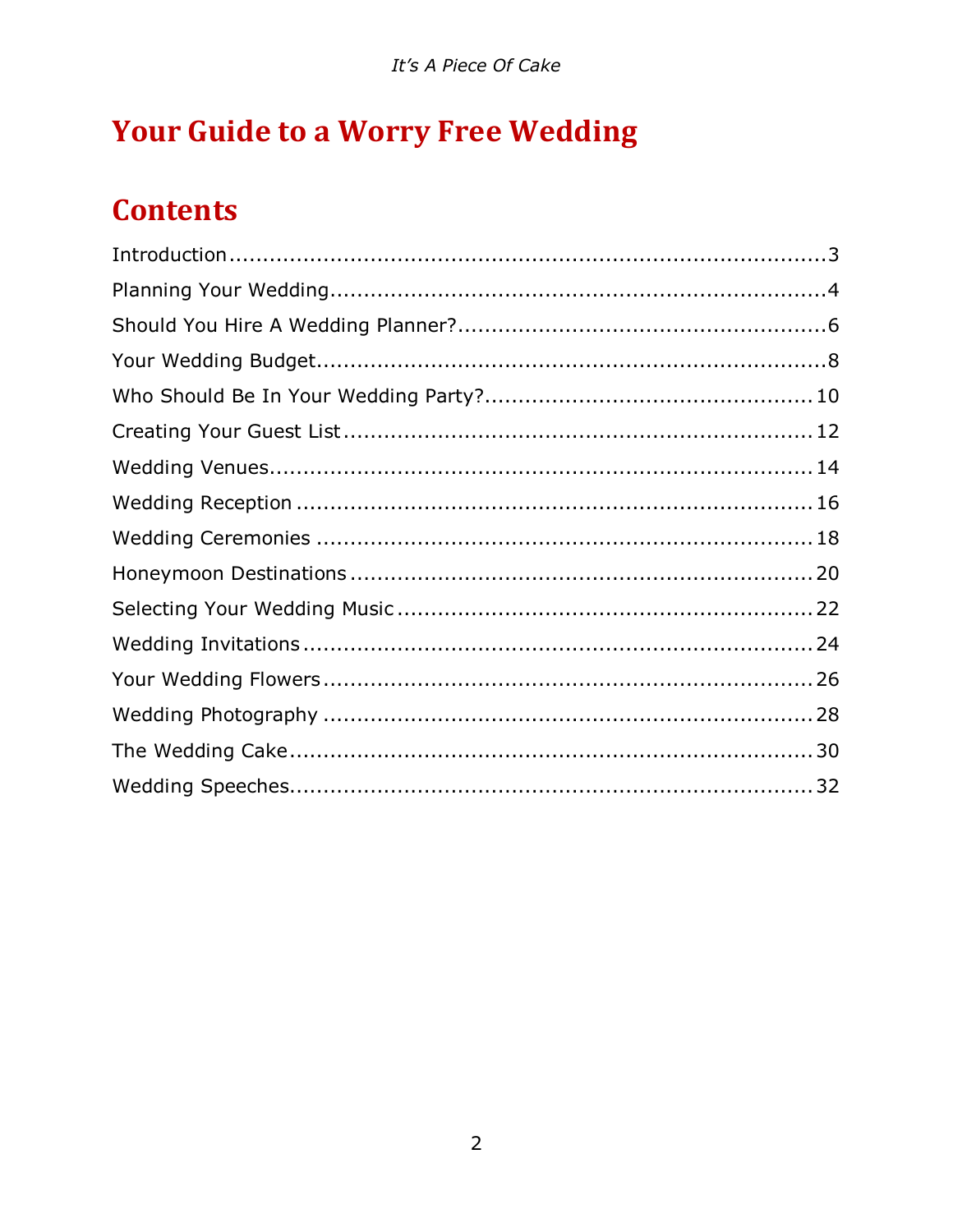### <span id="page-2-0"></span>**Introduction**

Thank you for downloading my Wedding ebook. As you know planning and organizing a wedding is a huge event and one that can become extremely successful.

Getting engaged is a wonderful and exhilarating time. When the tears of joy have subsided the reality of planning your wedding day hits home. Planning and executing a smooth wedding can be a stressful thing for both the future bride and groom.

Use this wedding guide to ensure that you know all the elements that are required for a wonderful wedding day.

Thank you

Jim Patterson

**It's A Piece Of Cake** http://itsapieceofcake.us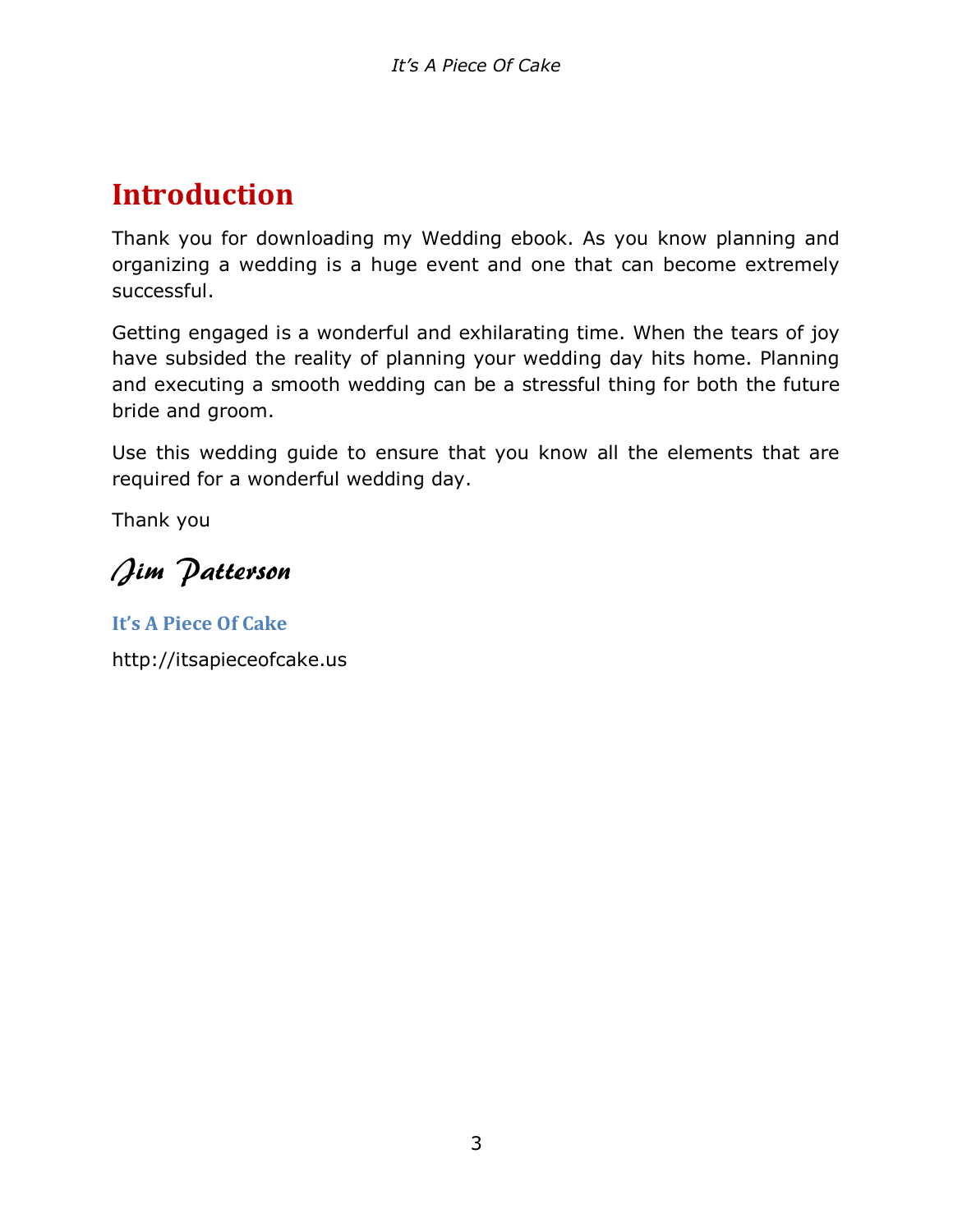### <span id="page-3-0"></span>**Planning Your Wedding**

A wedding can be a monumental task for anyone, especially if you have never planned a wedding before. There are many important tasks that must be completed, and all of these take time; this is essentially what the engagement period involves.

The average engagement period in the United States is sixteen months. For you to make best use of this time, you need to spread out all of the required actions in an orderly fashion. This way you won't feel rushed and you can make the best decisions for each action as required.

From the beginning of your engagement period to about nine months before the intended wedding date, you need to start a wedding folder or binder. All interesting ideas that you come across regarding bridal gowns and fashion ideas, lifestyle ideas, design, and food should be placed in this folder or binder.

This includes checking out online sources, printing them out, and placing them in the folder on your desktop. It doesn't hurt to have a notepad with you as well. This way you can jot down notes and ideas as they come to you.

You need to determine exactly how much you have to spend. This includes the amount of money you and your fiancé have to spend, as well as any money that your families are contributing to the wedding. You should also start to think about who you want to be in your wedding party.

In addition, you need to start the guest list of who will attend your wedding. This list should include contact information, gifts, RSVPs, and any other relevant information that you feel you need. It's important to get as accurate a head count early on so that you can more accurately predict how much your wedding will cost based on food, hall reservations, etc.

At this point, you should also determine whether you will hire a wedding planner or not. You should also research caterers, bands, florists, and photographers.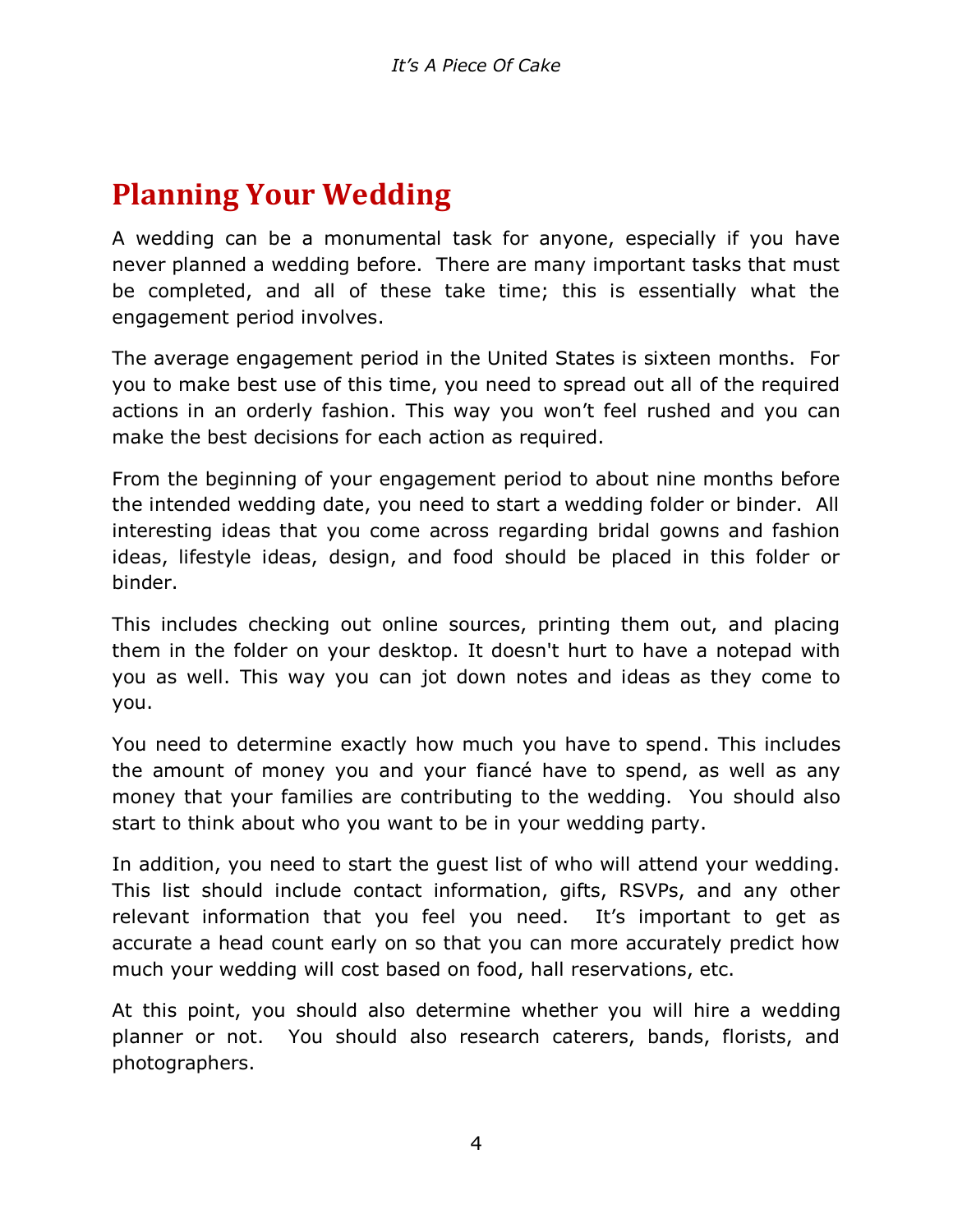By the eight-month mark to your wedding date, you should have hired the photographer and videographer. You don't have to talk yet about how the pictures should be taken, but you should know if the photographer and videographer are available for that date and reserve them. Additionally, evaluate the gigs of potential acts to see how they do in front of audiences, then reserve the act you like best.

You should have picked out a dress by this time, as you should schedule at least three fitting sessions to ensure that the dress fits well come wedding day. You should register at a minimum of three retailers. This is also the perfect time to launch a wedding website; you don't have to spend money for this – you can launch it on a site such as weddingchannel.com. Put the date of the wedding, the travel information, and the accommodations on this page, then send out the link to invitees.

As you get closer to the wedding day, six months and sooner, you need to have more specific details in place and finalize arrangements regarding necessities (such as portable toilets for outdoor wedding), the florist, and transportation needs.

You also need to begin constructing a day-of timeline involving events such as the cutting of the cake and the first dance. You need to follow up on such important items as the wedding invitations, ordering the cake, booking the rehearsal-dinner venues, choosing the hair and makeup artists, and finalizing the music.

Essentially, you need to have a good plan of all the items that must be taken care of in order to have a successful wedding that is as stress-free as possible. Keep in mind that professionals such as wedding planners, photographers, videographers, and music acts can be booked months in advance. So you can't wait until the last minute (i.e. even six months ahead of time is often considered "last minute" in these cases) to book them.

Know the items that can be delayed until later and get back to those at a later time, while you take care of the items that need to be handled more promptly. By having a good plan of everything that needs to be done and setting up a timeline of when these things need to be completed, you can have the wedding of your dreams without stressing out too much in putting it together.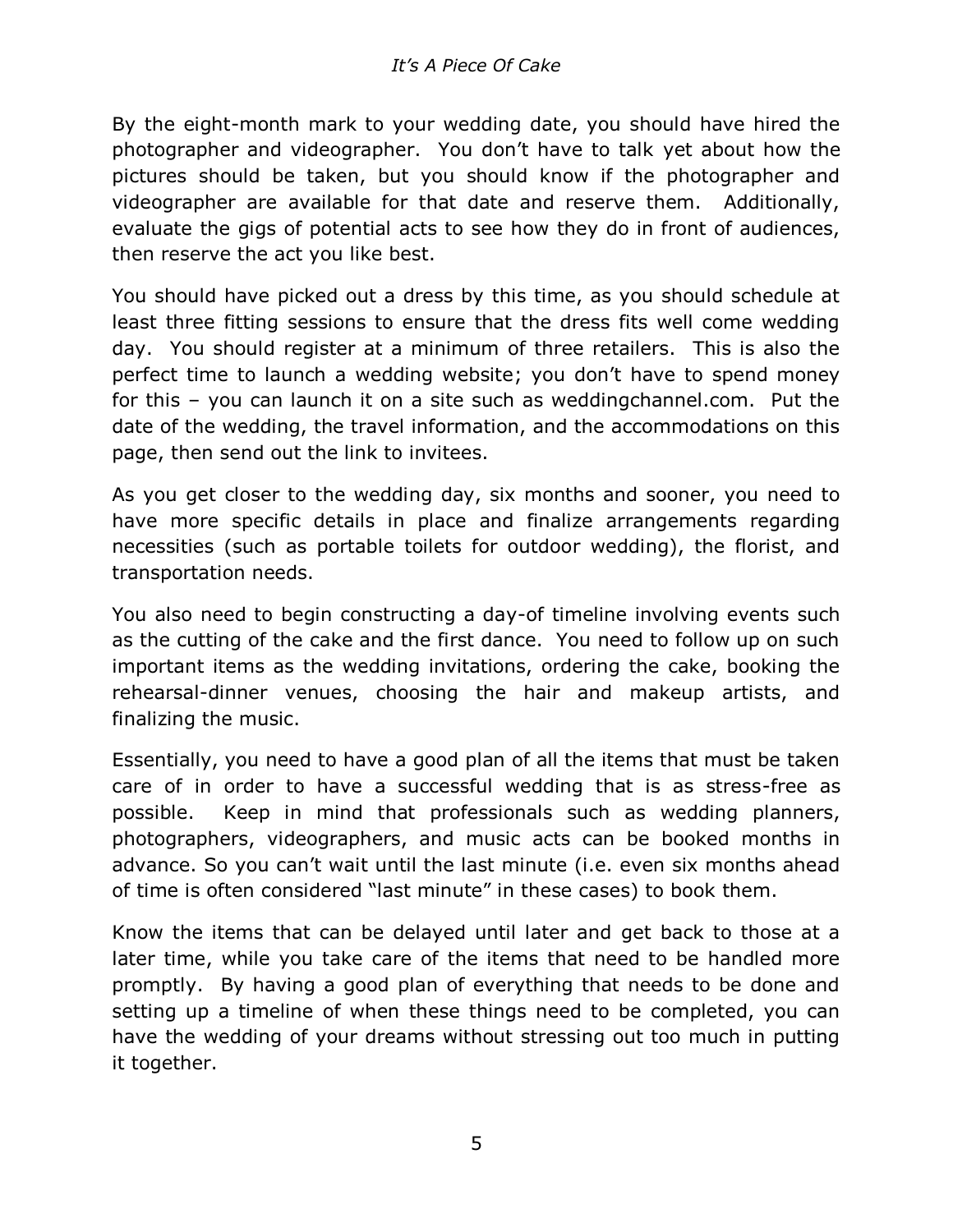#### <span id="page-5-0"></span>**Should You Hire A Wedding Planner?**

After the excitement of getting engagement wears down your next consideration is to start planning your wedding. You may be wondering if you should be handling all of the fine details yourself when it comes to organizing and planning your wedding. Or if you should employ a wedding planner to handle all or some of it. We will consider both options below.

Especially in this difficult economic climate, many engaged couples want to save as much money on their wedding as possible. Couples spent an average of \$30,000 on their weddings in 2013, no small amount of money, especially for the couple that is about to embark on their new life together.

The first instinct of those who want to save money is to not hire a wedding planner. This can help to save some money, as wedding planners can cost anywhere from \$250 to \$15,000, depending upon how involved they are in the planning process of your wedding. Additionally, the bride (and groom) can have much more hands-on experience in designing and planning their wedding themselves than if they allow a wedding planner to handle the majority of it.

Nowadays, with the resources available on the Internet, a bride-to-be can more easily assemble everything that is needed for a great wedding without having to trek all over town to find the right suppliers and professionals. Instead, she can surf the Internet to find the resources and professionals she needs. With the advent of the mobile Web, she can do the necessary research even on-the-go via her tablet or Smartphone, thus making it easier for today's prospective brides to formulate a wedding than in generations past.

However, before you totally dismiss hiring a wedding planner based on costs, consider the following. Wedding planners often know of resources and have connections that can help you save money when you're getting the right dress, booking the proper venues, hiring the caterer, the music group, and the videographer, etc. As a result, you'll often pay less than you would if you were doing the detailed work yourself. Overall, the cost of hiring a wedding planner will often pay for itself in many cases.

Also, consider if you don't have much time on your hands. If you are involved in a very busy career that requires a lot of hands-on work, you may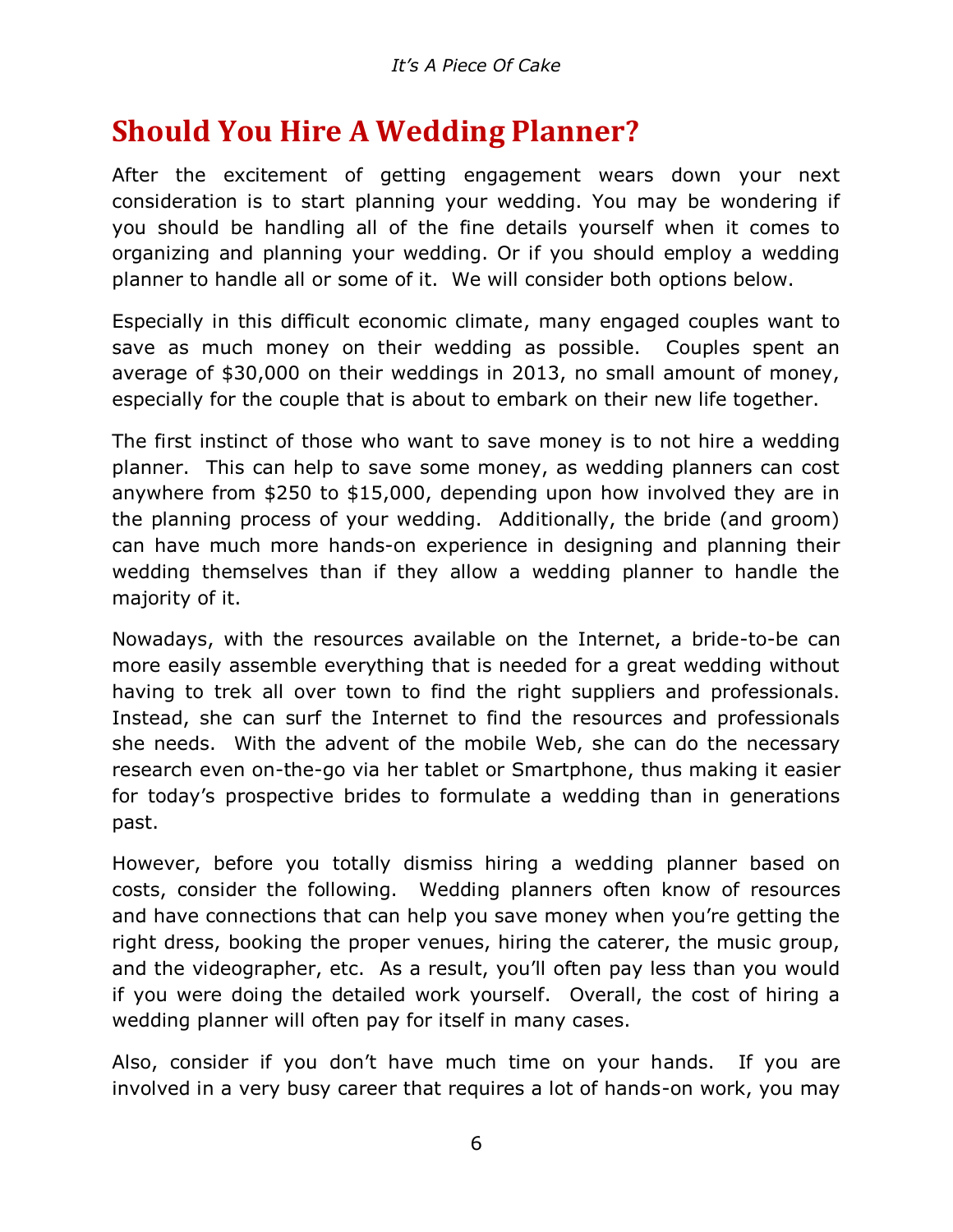be better served to leave most of the details to the wedding planner. A wedding planner knows where to go and can get the best values, so she can complete the preparations much more quickly and with much less stress than you can.

Having less stress during your engagement can keep the romanticism at an all-time high so that you can more thoroughly enjoy this period in your life. Any problems that crop up will be dealt by the wedding planner, often with little to no interaction required from the bride. Thus, weigh the cost of hiring a wedding planner versus having to deal with the stress and anxiety of planning out every detail for yourself.

Hiring a wedding planner will add extra cost to your wedding. However, it can also pay for itself in terms of discounts gained when booking venues and professionals, as well as reducing the amount of stress and anxiety felt during the planning process.

<span id="page-6-0"></span>There is no one right answer; every engaged couple will be different. It's best to analyze exactly what you want in your wedding and how much time you have to devote to it. Then you can see if the benefits of hiring a wedding planner will outweigh the costs of hiring one to plan your wedding.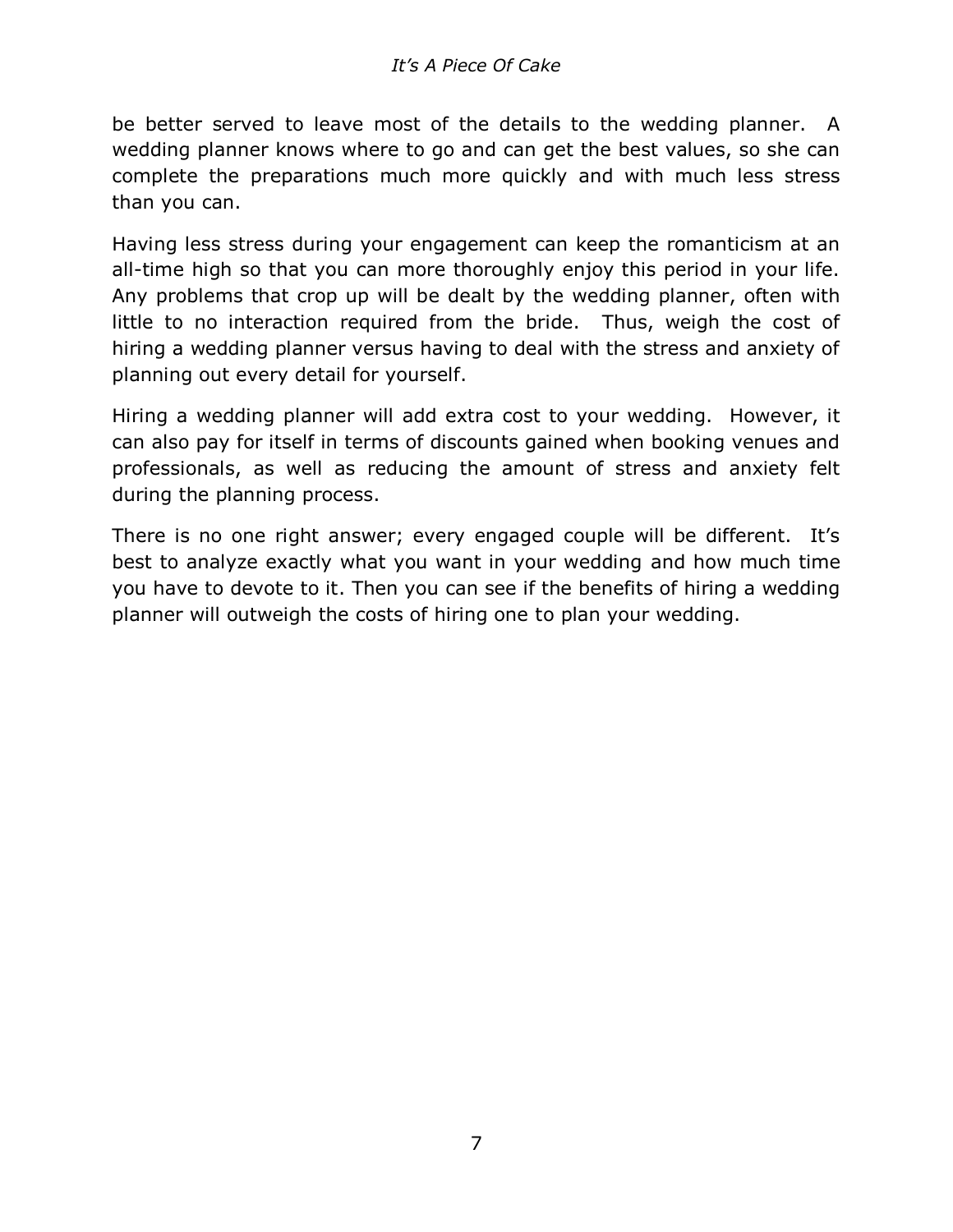### **Your Wedding Budget**

While of course you are excited about your upcoming wedding you know that the next several months will be exhilarating and busy. Yet you want to ensure that there will also be time for careful planning to ensure that your wedding is as memorable as you want it to be.

To do this, you need to carefully consider exactly what will take place during your wedding and how many people will be there. This will give you an approximation of how much it will cost and what you'll have to do to make it happen. We will explore this in greater detail below.

First, you need to decide approximately how many people are going to be at your wedding and at your wedding reception. This will give you a good idea of what types of venues will be suitable for your wedding and for the reception.

You also need to take into consideration the theme of your wedding. Do you want a traditional, in-church wedding, a wedding on the beach, a wedding up in the mountains, etc.? This, too, will help you to narrow down the perfect venues for your wedding and reception.

It usually helps to have a worksheet to keep track of all of the expenses. You can find several appropriate worksheets online, including [here](http://weddings.about.com/library/blbudgetworksheet.htm) and [here.](http://www.realsimple.com/static/pdfs/budget_worksheet.pdf)

When it comes to the actual ceremony, you should consider such expenses as the marriage license, the officient's fee, the location fee, the ring pillows, and the musician's fees. This should comprise about 3% or so of your overall budget.

Conversely, the reception should comprise about 48% or so of your overall budget, as those who may not attend the wedding may attend the reception. Plus, you'll be at the reception longer and will be eating, drinking, dancing, and more while there. For that reason, you should consider such expenses as the cost of the cake, food, drinks, rentals, favors, and the reception site itself.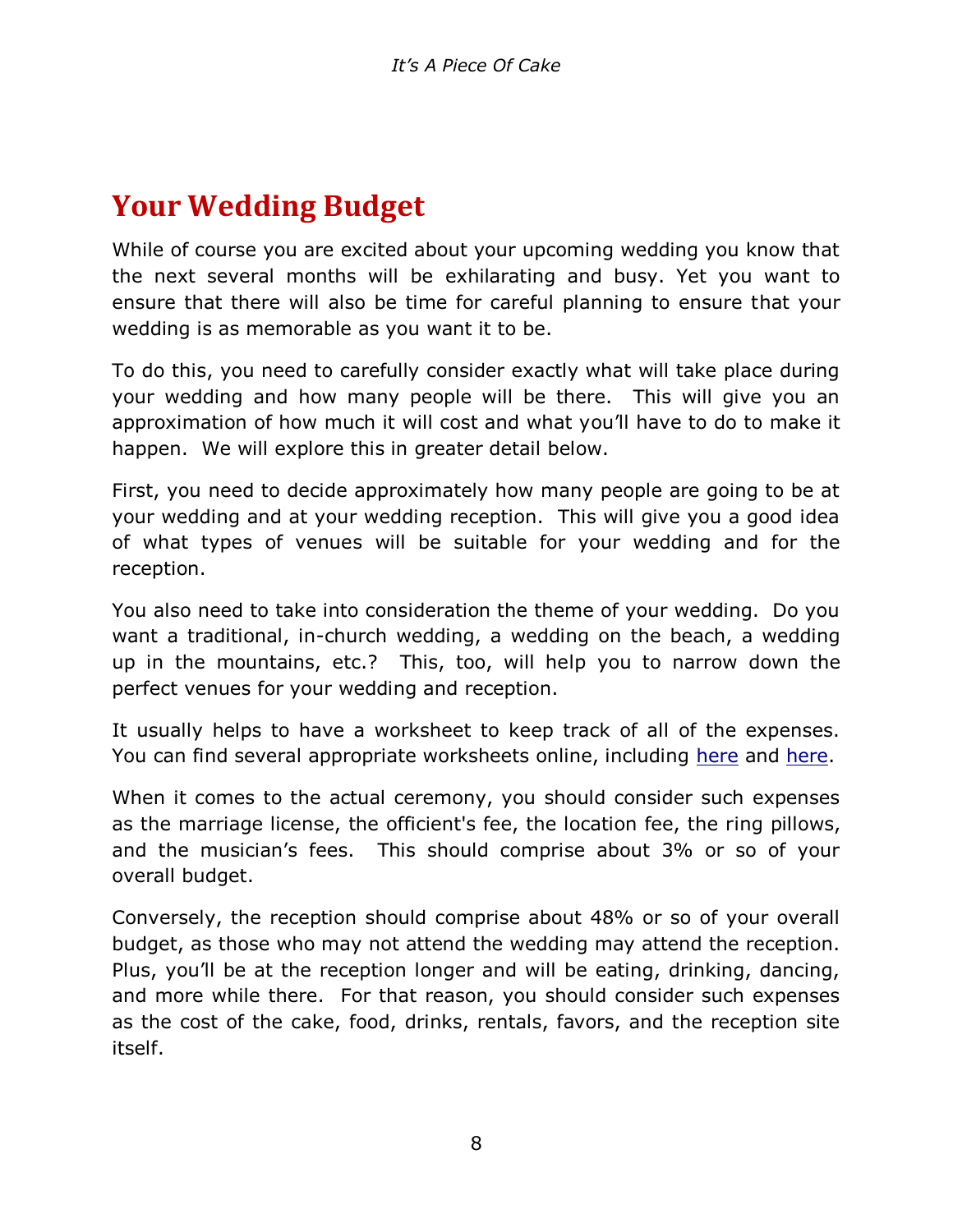The attire and photography will take up decent amounts of your wedding budget, usually in the neighborhood of 10-12%. Attire expenses include the bride's dress, shoes, undergarments and hosiery, hair, makeup, and jewelry.

For the groom, expenses will include his tuxedo or suit, bow tie, suspenders, studs, and cuff links. Photography expenses include the fees of the photographer and/or videographer, the albums, additional prints, and any disposable cameras.

The music expenses usually add up to about 8% of a typical wedding budget, due to the fact that you need to hire a band or DJ, cocktail hour musicians, and/or a sound system rental. Being that bands and Dj's need to be booked months in advance, the cost is usually a moderate to high amount and often non-refundable after a certain date.

The flowers normally cost about 8% of a typical wedding budget as well. These expenses usually include the bouquets for the bride and for the mother of the bride, as well as the maid-of-honor and bridesmaids'. They also include the flowers used during the ceremony, the flower-girl basket, and any corsages and centerpieces.

Of course, a wedding doesn't occur without the rings, usually costing about 3% of a typical wedding budget. Add in about 3% for the gifts, 3% for the stationery, and 2% for the transportation, and you have all of the necessary elements needed to make a memorable wedding.

<span id="page-8-0"></span>Therefore, utilize a wedding budget worksheet to keep track of everything that is needed for your wedding, makes sense. You want to have that worksheet when you are out and about around town or working on your computer, tablet, or Smartphone. You'll never know when you can make progress on an element or two for your wedding. By keeping track of everything, you'll not only remember to include everything that is needed, but be able to plan it out so that you can have it the way you want and get it for the lowest price possible. Good luck!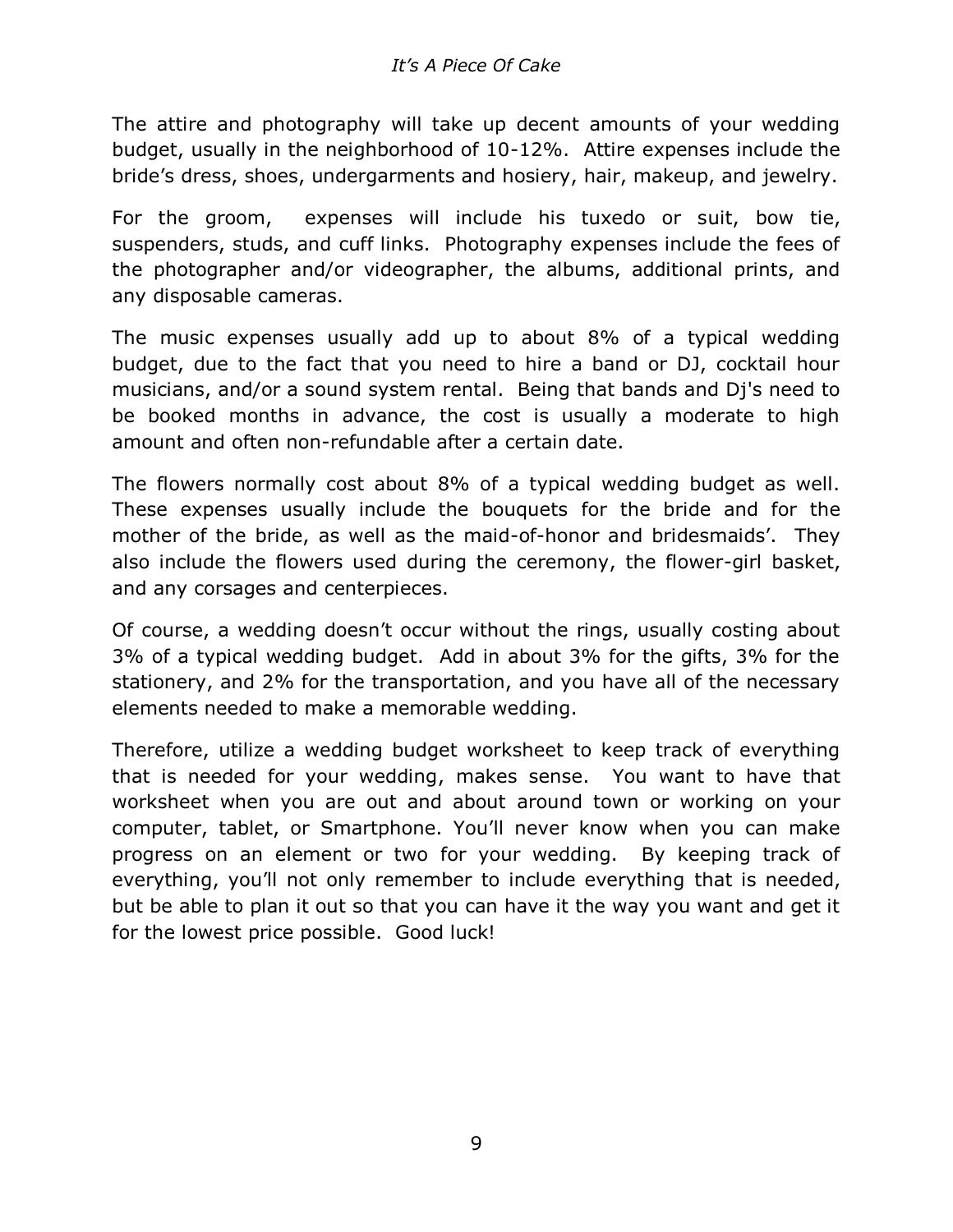### **Who Should Be In Your Wedding Party?**

Deciding who should be in your wedding party is not the easiest choice to make. Chances are, you likely have many people who would love to be in it, but there can be only one Maid of Honor and just a handful of bridesmaids.

Likewise, there can only be one Best Man and a few groomsmen, so there are only a handful of spots available. Odds are that you have more than that number of friends, even close friends. The information below should help you to choose the best people possible to include in your wedding party.

When choosing your Maid of Honor, a sister is usually the first choice. If you do not have a sister or have a sister you are close to, your very best friend is the next best option. Consider the person who has always stood by you, even in the toughest of times, and has told you things you didn't want to hear, even when it was good for you to hear them. This is the person who would probably best fit the role of your Maid of Honor.

Also consider that the person is responsible, as she will plan the bridal shower and the bachelorette party. In addition, she will be in charge of keeping the bridesmaids' fittings in good running order, as well as any other tasks that the bride has designated. The Maid of Honor may also be asked to give a toast at the reception.

The Best Man should probably be a brother of the groom, unless the groom doesn't have a brother or a brother he is close to. In that case, it should be a best friend who is responsible (i.e. he shouldn't drink too much). In some parts of the United States, it is customary for the groom to choose his father to be Best Man. No matter who is chosen, it is best if the Best Man gets along well with the bride.

The Best Man is expected to organize all bachelor events and provide support to the groom in whatever way is needed. This includes keeping track of the wedding rings, especially if a young ring bearer is involved. The Best Man also is expected to make a toast at the reception.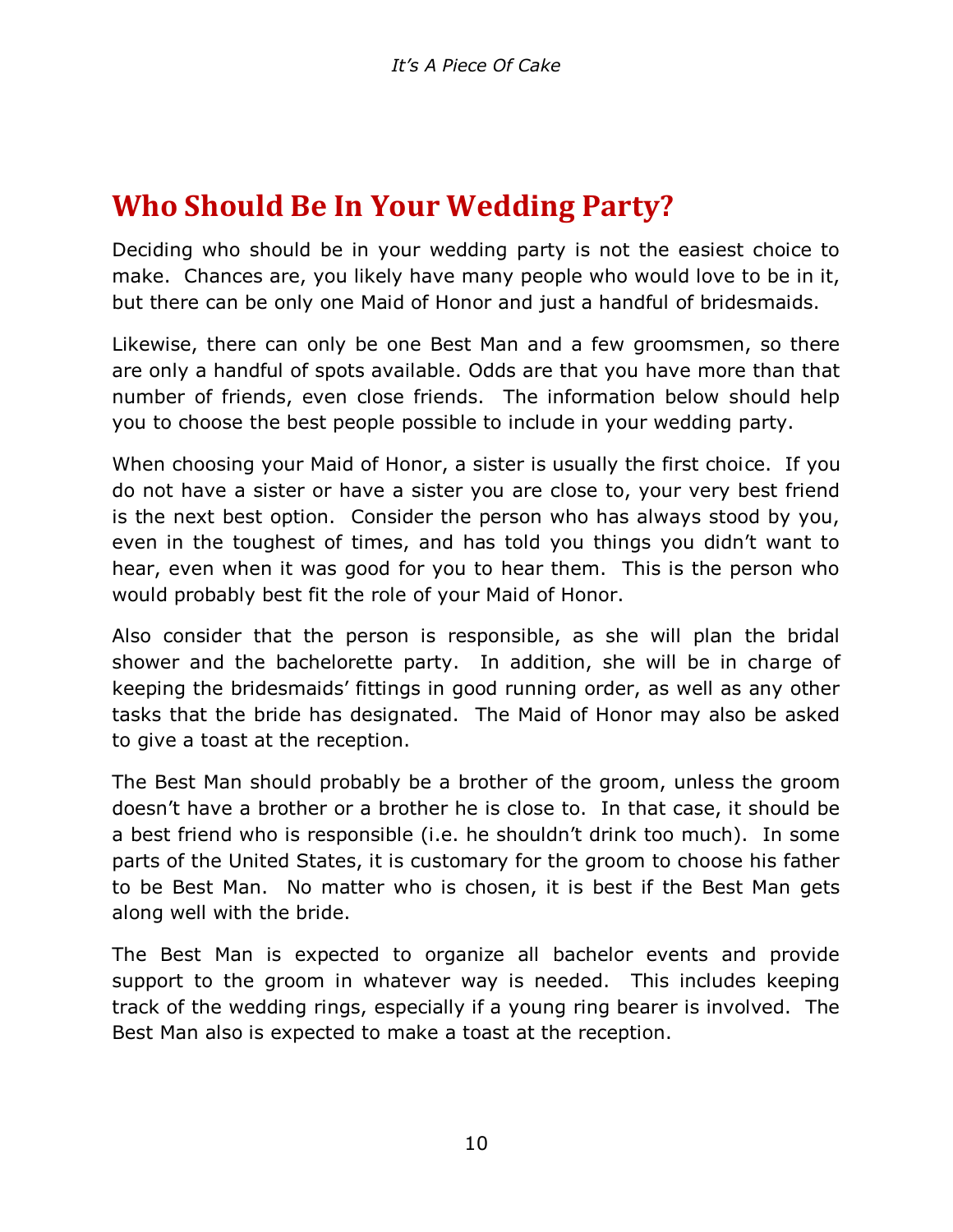Bridesmaids should be those who have a close relationship with the bride. These should include sisters, close cousins, and close friends. Including your fiancé's sister or sisters should also be considered.

These women will participate in all pre-wedding events, run errands, attend any tasting and site visits, and stay until the end of the reception. If they are not available for every party, that's acceptable, though they must send gifts for the bridal shower.

Groomsmen should be brothers, close cousins, and close friends of the groom. Additionally, the bride's brother or brothers should also be considered and included where possible. These men should help to seat guests, help the Best Man throw the bachelor party, and dance with the bridesmaids.

You should also carefully consider who the Flower Girl and Ring Bearer will be. The Flower Girl should likely be a cousin, a niece, a godchild, or a stepchild who is between the ages of three to six years old. This is not the same as junior bridesmaids, who are older and wear tween versions of the bridesmaids' dresses.

The Ring Bearer should be a young boy who can handle the responsibility of taking care of the rings (with help from an adult, often the Father of the Bride). The Ring Bearer should walk down the aisle with the Flower Girl.

<span id="page-10-0"></span>Carefully considering who should be in your wedding party will help to ensure that the day is a memorable one for you and all involved. The people involved should be people who you are close to, who can perform the expected responsibilities, and who should be able to get along with the others in the wedding party. By carefully considering the people you are close to, choosing an appropriate wedding party shouldn't be too difficult or stressful.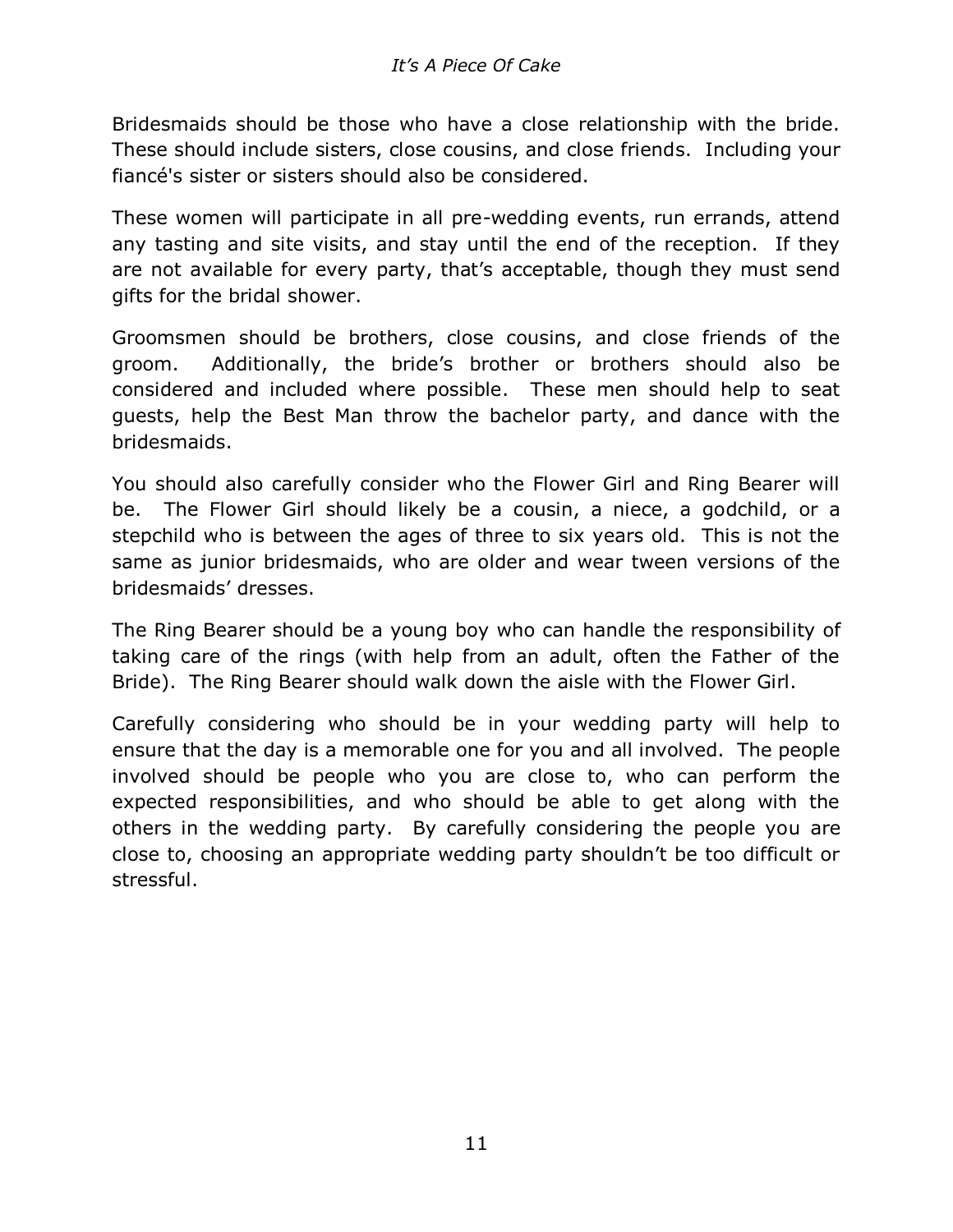#### **Creating Your Guest List**

As you are planning for your upcoming wedding. You know that many important decisions have to be made, and they have to be made fairly quickly, especially when it comes to the venues, the catering, etc. Such decisions have to be made with a specific number of people in mind, namely the number of people coming to your wedding. Thus, you need to know who is on the guest list for coming to your wedding, and who will be left off.

Unfortunately, it's not an easy task to decide who will be invited to your wedding and who will be passed over. We will discuss how to formulate your guest list below.

First, you have to determine whether your parents are helping to cover the cost of your wedding. If so, then it would be appropriate to give them a few extra spots on the guest list for people they want to invite, even if they aren't your first choice. Your parents will appreciate it.

Second, you should evaluate all of your relationships with your friends and family and see who you have stayed in regular contact with. A common rule of thumb is, if you haven't been in regular contact with them for over a year, you can usually drop them from getting an invite.

Also consider whether business acquaintances and colleagues expect to attend your wedding or if you can remove them from the list. If they know that you are only planning to invite close family and friends, they will likely not be offended or disappointed that you did not invite them to your wedding.

You should talk with your significant other about any people in either of your families, or friends that you really do not want to attend your wedding. Exes that you've dated are people who you usually do not want to invite, for obvious reasons. Even if the ex is a good friend, it can be very touchy to invite that person to your wedding, so it is often best not to invite him or her.

If your parents are wanting to invite someone you really don't want to have at your wedding, discuss it with them to see if you can come up with a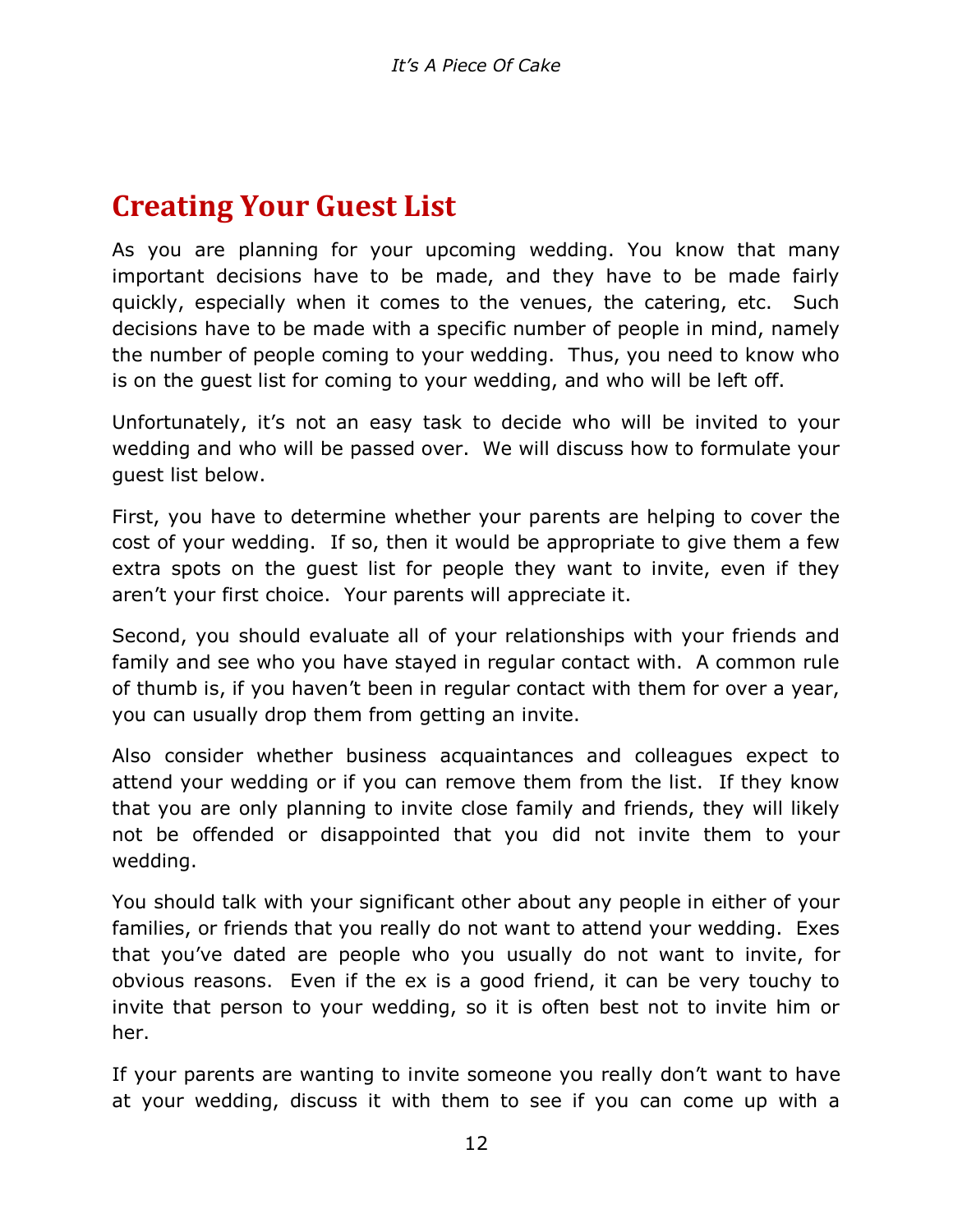compromise. You don't want to get into an argument with your parents if you can avoid it, as this is supposed to be a happy time for you and your family.

With that said, if someone who will make you uncomfortable is going to be invited to the wedding, work to either keep that person from coming or to resolve the awkward situation so it's still a happy time for all.

As you can see, creating the best wedding invite guest list is anything but easy. You have to consider your and your fiancé's families and friends, as well as your parents' wishes (especially if they are helping to pay for your wedding).

<span id="page-12-0"></span>You have to carefully evaluate how close you are to the people you are considering inviting. Remember if it's been over a year since you've been in contact with them, you can usually leave them off of the list. The same usually holds true for colleagues and business acquaintances, especially if you just plan to invite close family and friends. By carefully considering the information above, you can more easily come up with the best guest list possible to make your wedding day the most special day possible.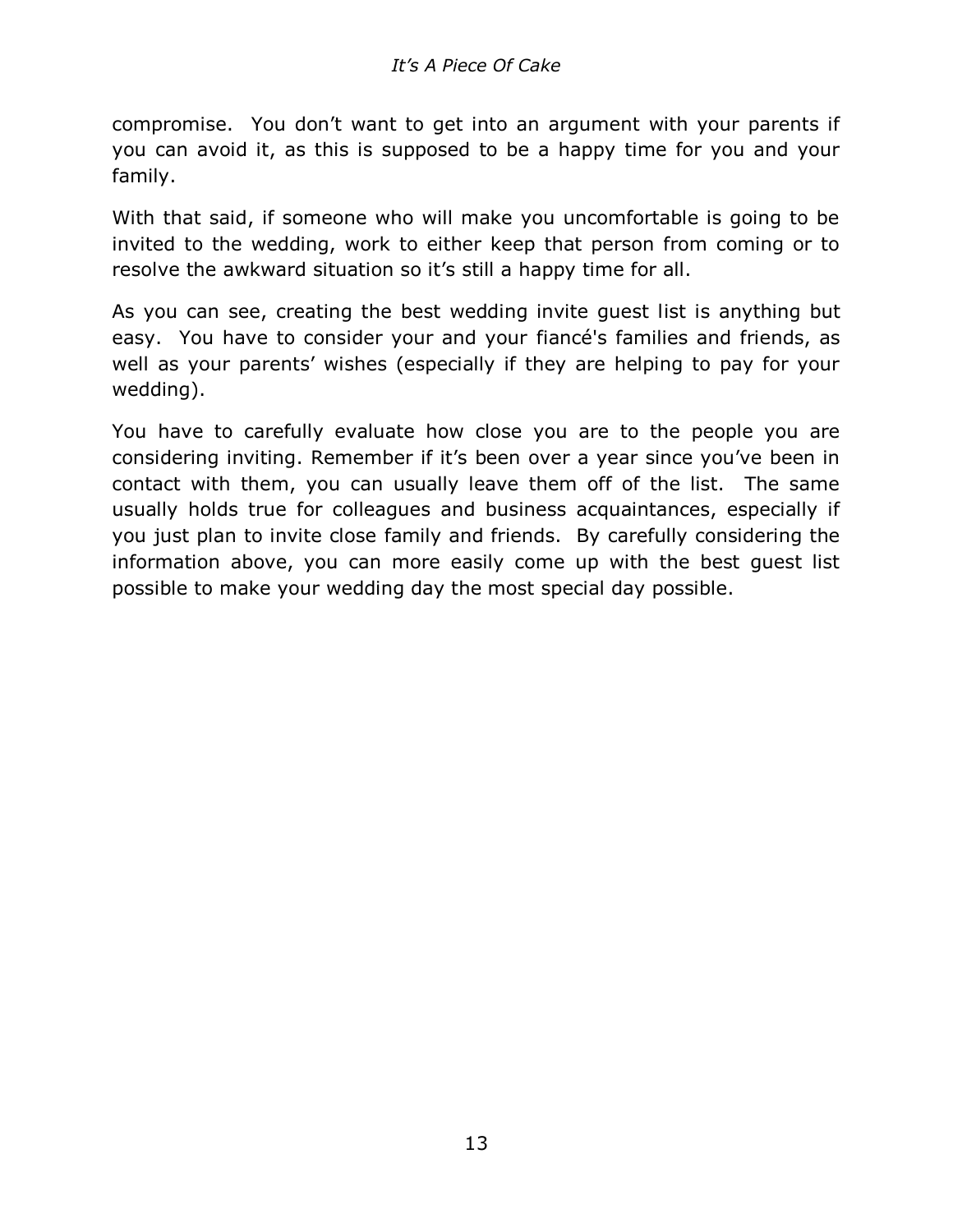### **Wedding Venues**

Next on your agenda is your wedding venues, and choice of. There are two parts to that with the first being to decide where you are going to get married. In a church, at a local park, in your own garden or at a beach. Then you need to decide where to hold your wedding reception.

It is so important to really think about both of these venues and plan carefully to ensure that your special day turns out in the way you want it. You must carefully consider where you will hold your wedding reception.

Your wedding reception is where family and friends gather after you have married to celebrate via food, drink, dancing, and music. This place has to have enough room to comfortably accommodate everyone. After all, this is supposed to be a social, enjoyable, fun atmosphere, and that can't happen if everyone is squeezed tightly into a small space or can't get into the venue, right?

Therefore, you have several factors to think about ahead of time. You must consider how many guests you will be hosting. Obviously, if you have a very large party coming to your reception, all small- and most medium-sized locations will automatically be ruled out from the start. Of course, you don't want to rent out a space that is so large your small party doesn't feel the fun atmosphere. The size of the venue must be appropriate to the number of guests you will be inviting.

Another factor to take into consideration is how much you have in your budget. You certainly want to make your wedding day memorable with the perfect setting. But you certainly don't want to go over budget and put an undue and unnecessary strain on your new relationship right from the beginning.

If there is a venue that really catches your eye, but is out of your price range and budget, ask the vendors whether they offer special discounting for offseason weddings. Many vendors are happy to offer a discount in return for you committing to having your wedding there during their offseason.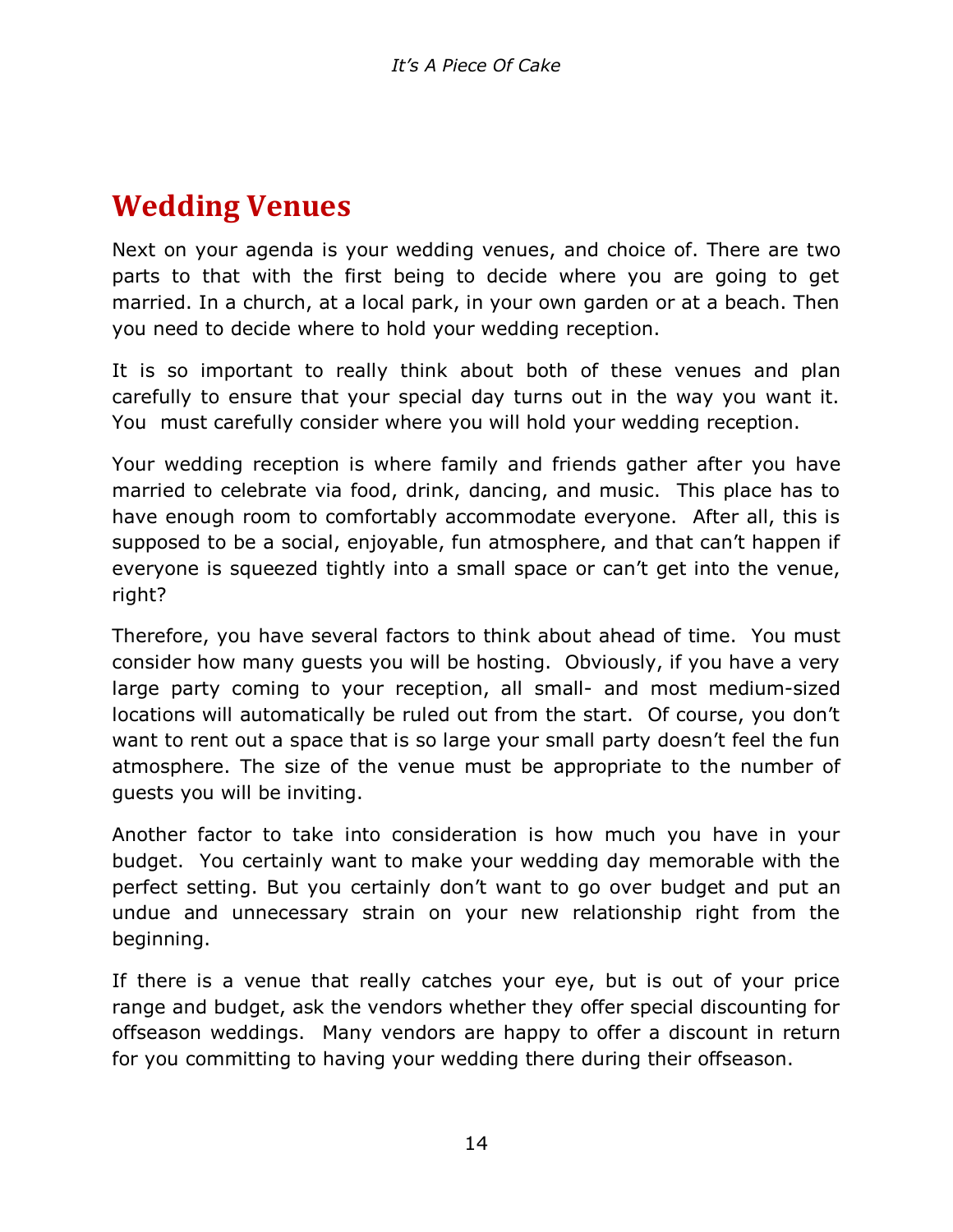Be sure when you are negotiating the price for having your wedding at a venue that you are certain on what you are getting. Vendors will vary on what they offer, such as tables, chairs, fully-functioning bar, etc. Some vendors include that in their stated prices, while others charge extra, so know what you're getting before you commit.

Be sure to think of your guests when you are choosing your wedding venue. After all, you don't want them to have to walk a mile to use a restroom if you are having an outdoor wedding. Or make it difficult for them to get from their vehicle to the place where you'll make your vows. Also, if small children will be there, consider whether there is ample room in case their parents need to take them elsewhere for a while to calm them down.

As you can see, choosing the right wedding venue can be quite challenging, as there are many factors you must consider, both for the two of you and for your guests.

<span id="page-14-0"></span>You certainly don't want to have a venue that is too small or too large for your expected number of guests. While you want your wedding day to be memorable, that doesn't mean you have to overspend to make that happen. Keep the information above in mind as you plan your wedding day, and chances are, it will be the very special day you've always dreamt it would be.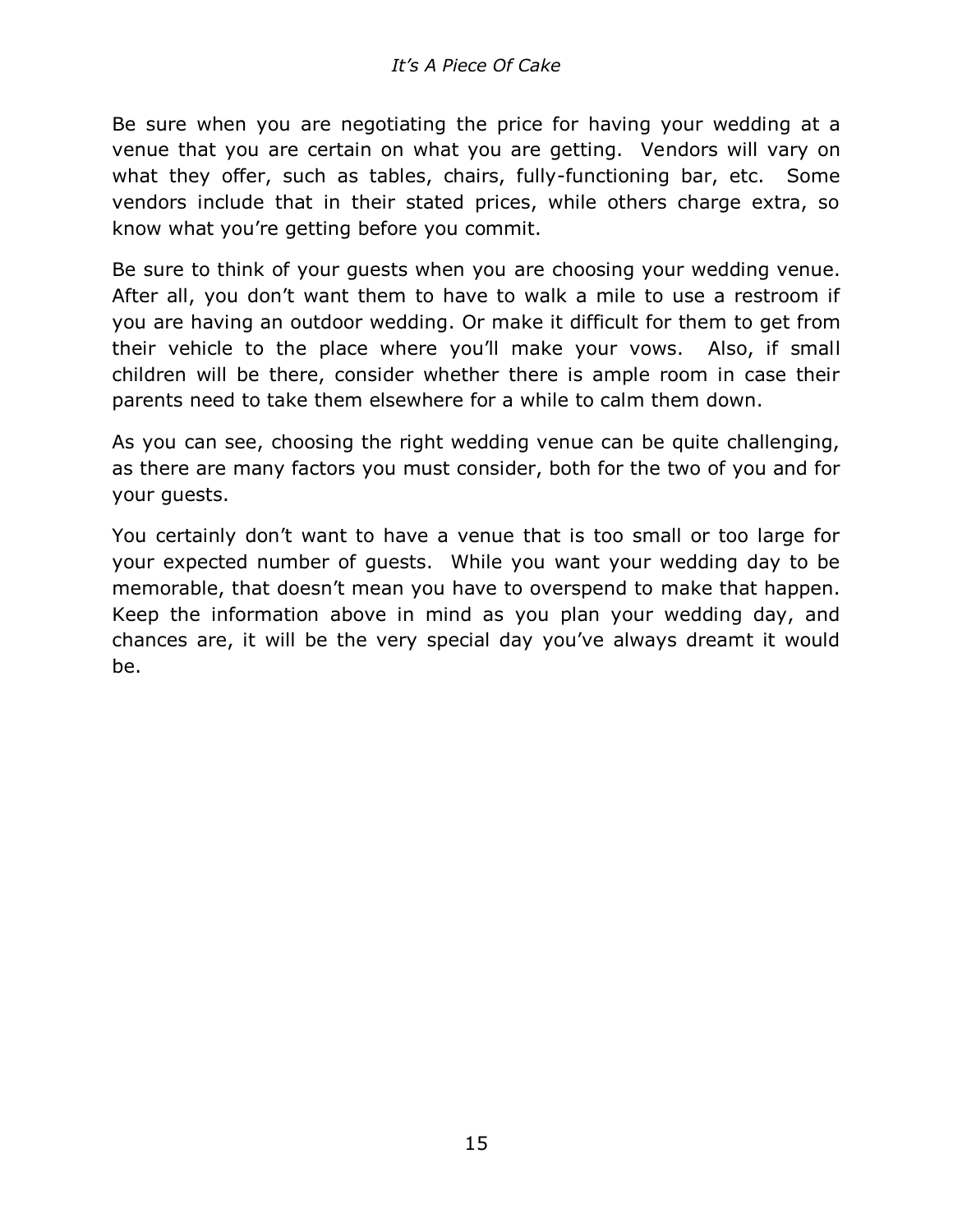### **Wedding Reception**

While the wedding itself is the most important event of the day, the wedding reception is a close second. This is where you as the new couple, along with all of those who attended the wedding and perhaps a few more guests will go to celebrate the wedding.

The reception will be less formal and more of a chance to let "your hair hang down," relax, and have fun. Below, we will explore how to plan the reception so that a good time is had by all, including you.

Always keep in mind the reason behind the reception. It's likely that not everything is going to go according to plan, and that's okay. Don't let that ruin your evening. This reception is to be the start of your life journey together in holy matrimony, so don't let an unforeseen problem put a damper on this evening or on your marriage. You should let any problems that crop up to not ruin the mood and atmosphere of this evening.

Be sure to keep your guests in mind; you want to be confident that they are enjoying themselves as well. Most of your guests will probably have spent a good amount of money and time to be here. So you want to make sure that they are finding the atmosphere and event worthwhile. The reception should reflect your personality, including your humor, tastes, and preferences, so as to remind guests what makes you, you.

Decide on a specific style or theme you want your reception to have. This will also help you to determine where you will hold the reception.

Do you want the reception to be a large gathering or a smaller, more intimate group?

Do you want the reception to be more formal or informal? This also includes whether you want the meal to be more fancy or more casual.

The theme or style can be based upon your favorite color(s) or something that is more complex, such as a specific time period that appeals to the two of you, a specific genre of music, or your favorite season.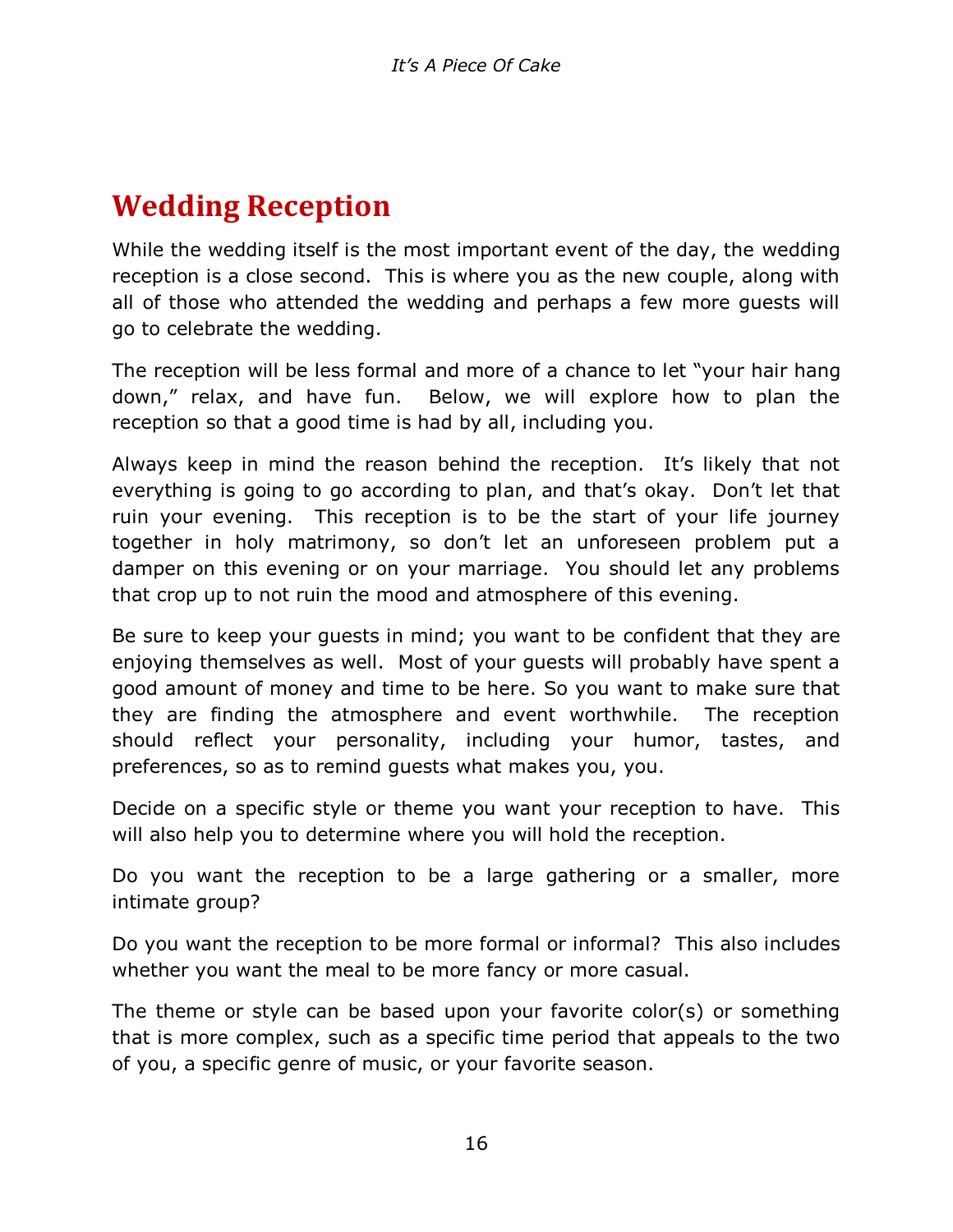Be sure to set your budget ahead of time so you can include and eliminate sites right away. This will help you move closer to your ideal site more quickly. Be sure to take into account the money that will be needed for decorations and centerpieces, food and beverages, music, the wedding cake, and the site itself.

Try to narrow down your ideal site to eight to nine sites right away. You can then call each one to see if they have availability on your wedding date. This can help to narrow down the choices even more.

You can then see if they have all the facilities and room necessary to accommodate your party. Then, you can schedule appointments to visit the venue to get a better idea if this will fit your dream reception or not. Be sure to have your list of questions handy so that you can truly determine which sites will make the final cut before deciding upon which site will be the one.

Choosing the proper wedding reception venue and having the best theme or style will take some planning ahead of time. You want to have the right theme or style that reflects your personality. You also want to be sure that your guests enjoy their time at your reception, as most will spend considerable amounts of time and money to attend.

<span id="page-16-0"></span>By taking the information above into consideration, you will determine a venue and theme that will commemorate your relationship and be a fun, memorable time for all who attend.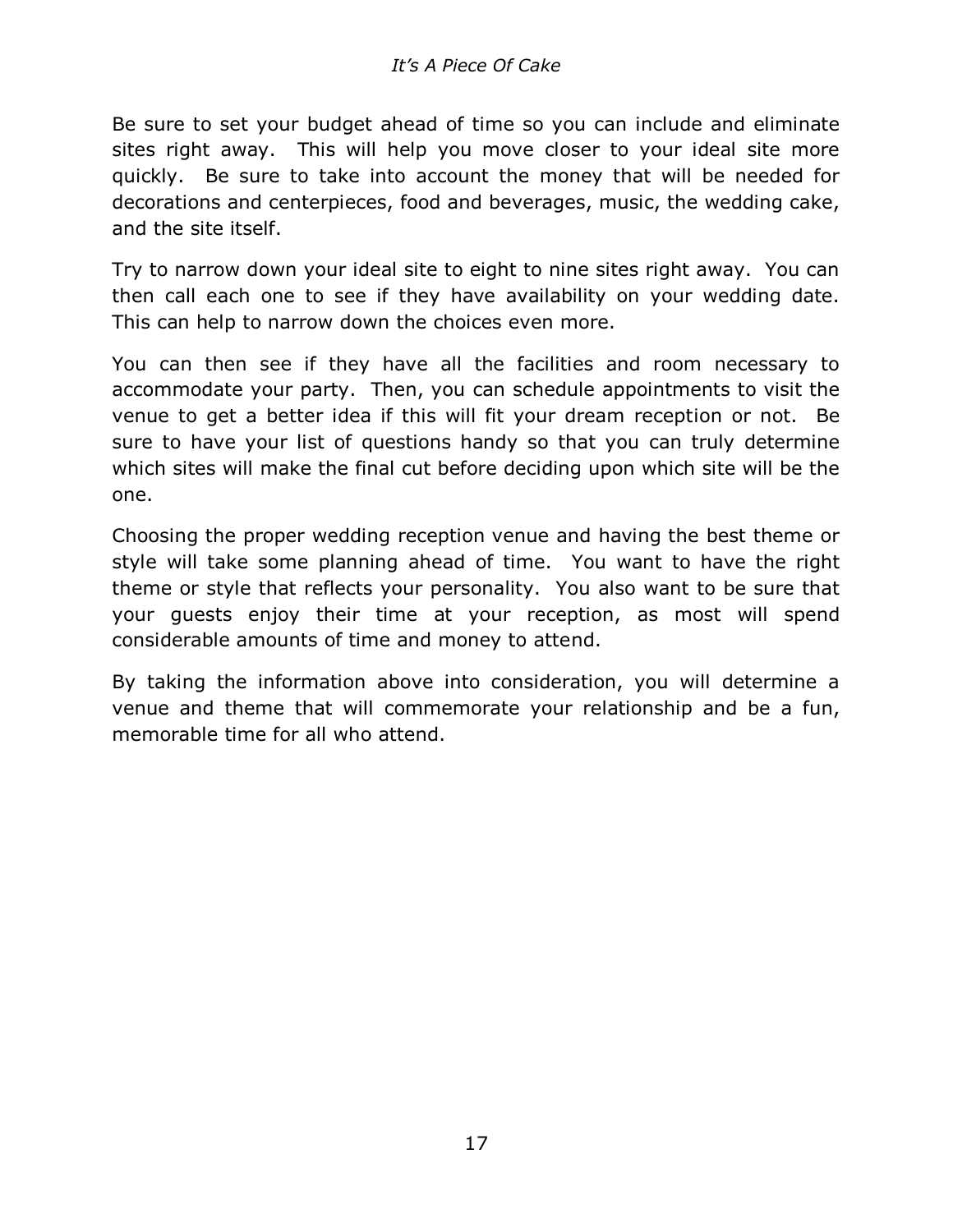#### **Wedding Ceremonies**

To ensure that your wedding day is the best it can be, it's important to ensure that you include all of the important elements in a timely fashion. This means that you need to have at least a basic list and schedule of events, often known as a "wedding ceremony order." While there is no standard wedding ceremony order, there are elements that need to be present. We will go over what is needed and optional ones below.

First, determine whether you want your attendees to sign the wedding certificate or marriage license. This is not that common anymore, but it is an option to consider, especially if you have a small, more intimate wedding. Consider whether you want literature, love poetry, or religious wedding readings to be read during the early part of the ceremony.

The wedding processional is the entrance of the groom, the wedding party, and the bride. Determine what romantic ceremony music is to be playing, especially when the bride starts walking in. Do you want to have more of a traditional flavor, such as "Here Comes The Bride," or do you want more contemporary music such as the Coles' "Unforgettable"?

Decide upon how you will exchange your wedding rings. Will you state standard wedding vows, or will you write and state your own specific vows?

If you plan on stating your own specific vows, decide on whether you want to go over them together before the big day. This is especially true if you come from different faiths, as you may want to incorporate different religious references in your vows and want to be sure you are unified in your vows ahead of time.

Decide upon how the ceremony will be recognized. Will there be a community commitment to support the marriage or an officient (priest, rabbi, etc.) present to officially recognize it and bless the marriage?

After this recognition and declaration of the marriage, the couple usually seal their first kiss as husband and wife. They then leave down the center aisle. After a period of time, the attendees will leave.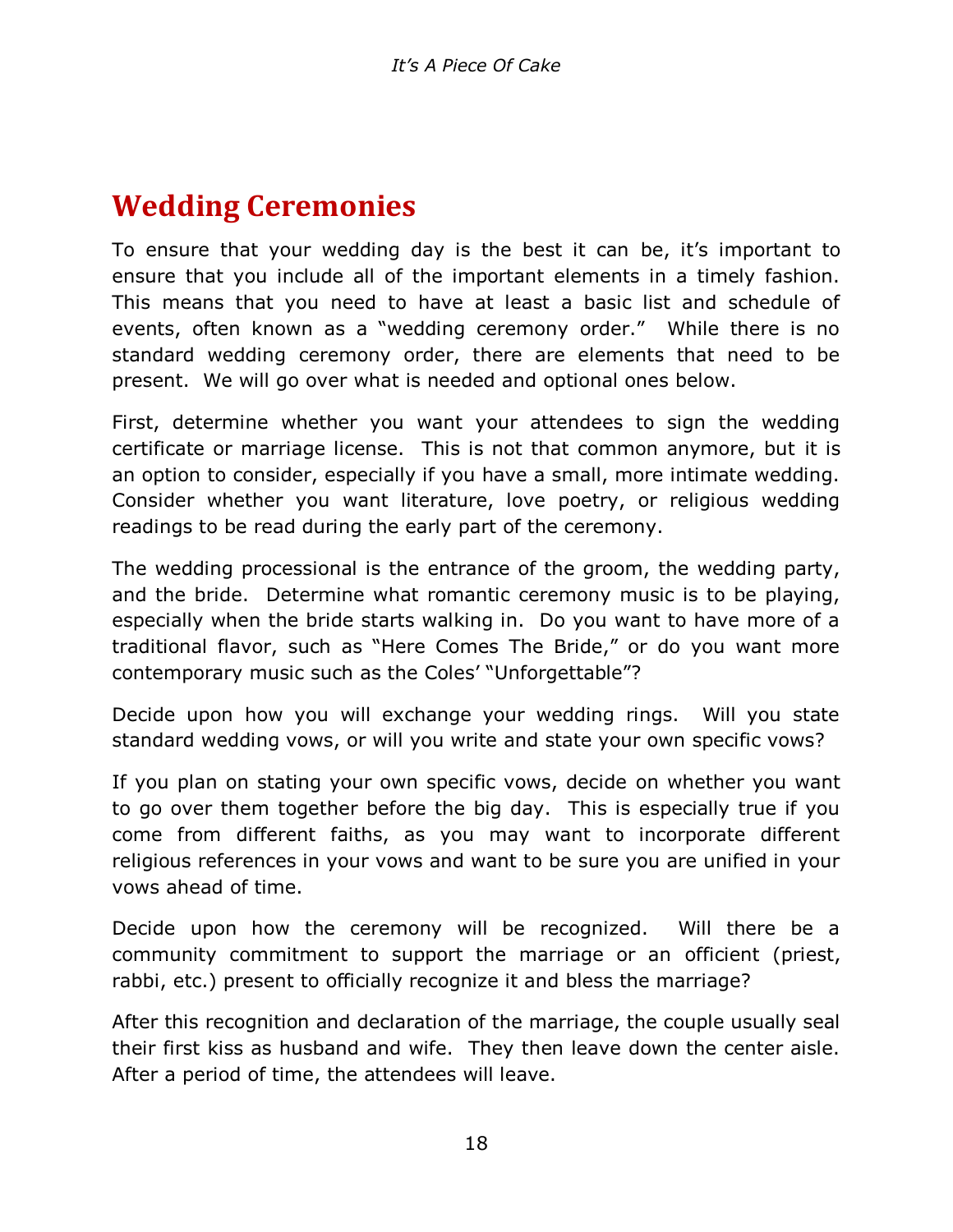There may be pictures taken outside as the bride and groom will enter a limousine, a horse carriage, or some other form of transportation to be taken to the reception hall where the reception will take place. There is usually a "Just Married" sign on the back of the vehicle.

For a wedding to have the special meaning it is intended to, it is important to set up a program of all of the elements that you want included in it and in the proper order. You want to decide upon the opening readings and/or music, as well as the music for the entrance of the wedding party.

Particular attention for the entrance of the bride should be given, especially in regards to whether you should have traditional or contemporary music. Decide upon whether you will state standard vows or create more personalized ones. Decide whether an official will preside over the ceremony or if it will be more community-based.

<span id="page-18-0"></span>All of these elements should be considered in order to ensure that your wedding ceremony will be as memorable as it should be for you and for all who attend.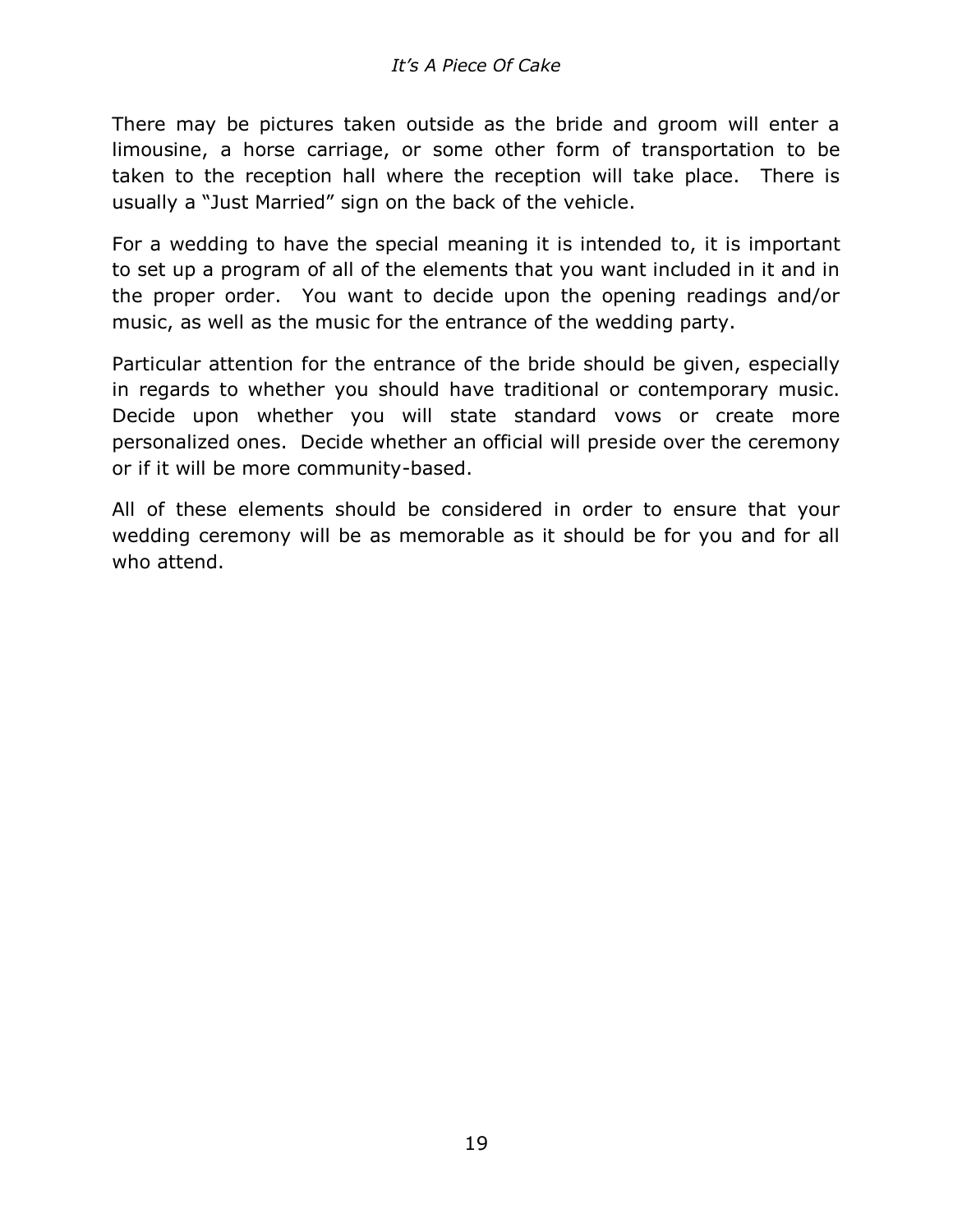#### **Honeymoon Destinations**

Besides planning for the wedding and reception, it's important to consider the honeymoon destination as well. While some couples will hold off on a honeymoon until later due to their career commitments or to hold off on the cost. Many will take their honeymoon shortly after their wedding to help bring them closer together before they return to their daily routines.

Presuming you plan on having a honeymoon right after you get married, the following information should prove helpful to come up with the best honeymoon destination without breaking your budget.

First, you should make a budget ahead of time. Determine how much money you plan on spending on your honeymoon. This will help you to determine which options are realistically available to you to choose from.

Determine whether you want to use a travel agent or not. Travel agents can help to take much of the busywork out of planning your honeymoon. Not all travel agents are expensive either, so it may be a worthwhile option. This can be especially helpful if planning for your wedding and reception are taking considerable amounts of time and attention.

Determine where you want to go on your honeymoon. Your future spouse and yourself may have different ideas on what would constitute the perfect honeymoon. Discuss your ideas with each other to come up with a destination that will fit in well with both of your ideas for a memorable honeymoon. Also take into consideration the time of year and what the weather will be like to increase the chances you can do the activities you want to do, especially if they are outdoor activities.

Buy the plane tickets to get there. If you are using frequent flier miles, be certain to book as early as eleven months ahead of time. This will increase your chances of obtaining a nonstop flight as well. Be sure to reserve your hotel early as well. This is especially the case for European locations, as many of their hotels are smaller.

When you get closer to the time of your honeymoon, about six months out, ensure to schedule any transportation, such as a rental car or train tickets.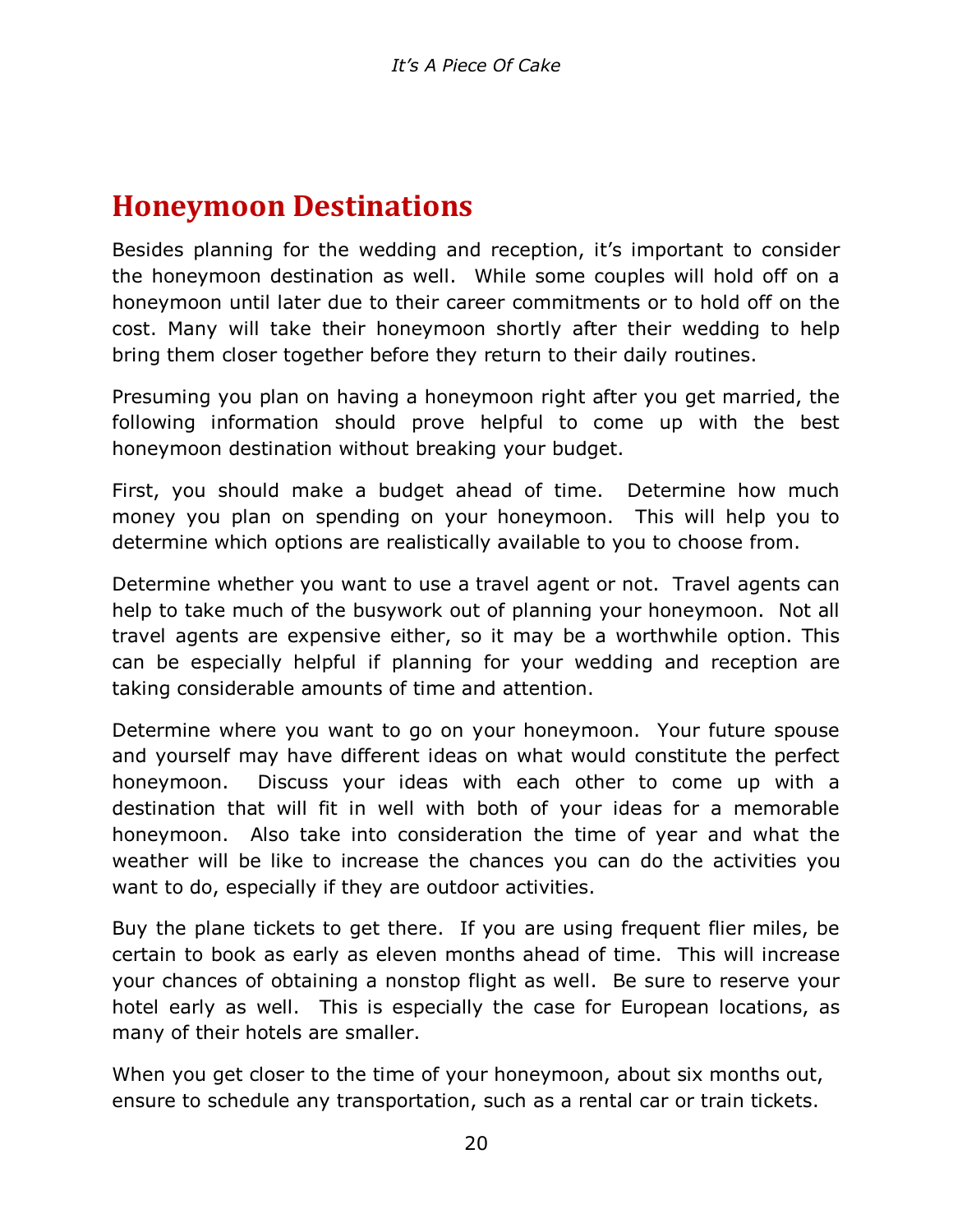If you are heading to Europe and need to utilize Eurail, the main European train network, get the overall pass now, then schedule seats about sixty or so dates out when the updated schedules are released.

Schedule any dinner reservations and get any visas or other documentation if needed, well ahead of time. This includes getting or renewing your passport. It is also wise to purchase travel insurance in the event your trip gets canceled due to a natural event (such as a hurricane). Find out if you require any vaccinations, and schedule an appointment with your doctor. If you are headed to an exotic location you may need certain shots. You certainly want to avoid any illnesses during your honeymoon or after you've returned from it.

Planning your honeymoon ahead of time is vital. This allows you to have that memorable honeymoon you want to have after your wedding, and before you return to your daily routines involving your careers and responsibilities.

<span id="page-20-0"></span>Be sure you agree upon a site that will fulfill both of your visions for a dream honeymoon. Take steps to arrange the flight, the hotel reservations, passports, visas, and vaccinations (if needed), dinner reservations, and travel insurance. By preparing ahead of time, you can ensure that your honeymoon will be a memorable time for the two of you.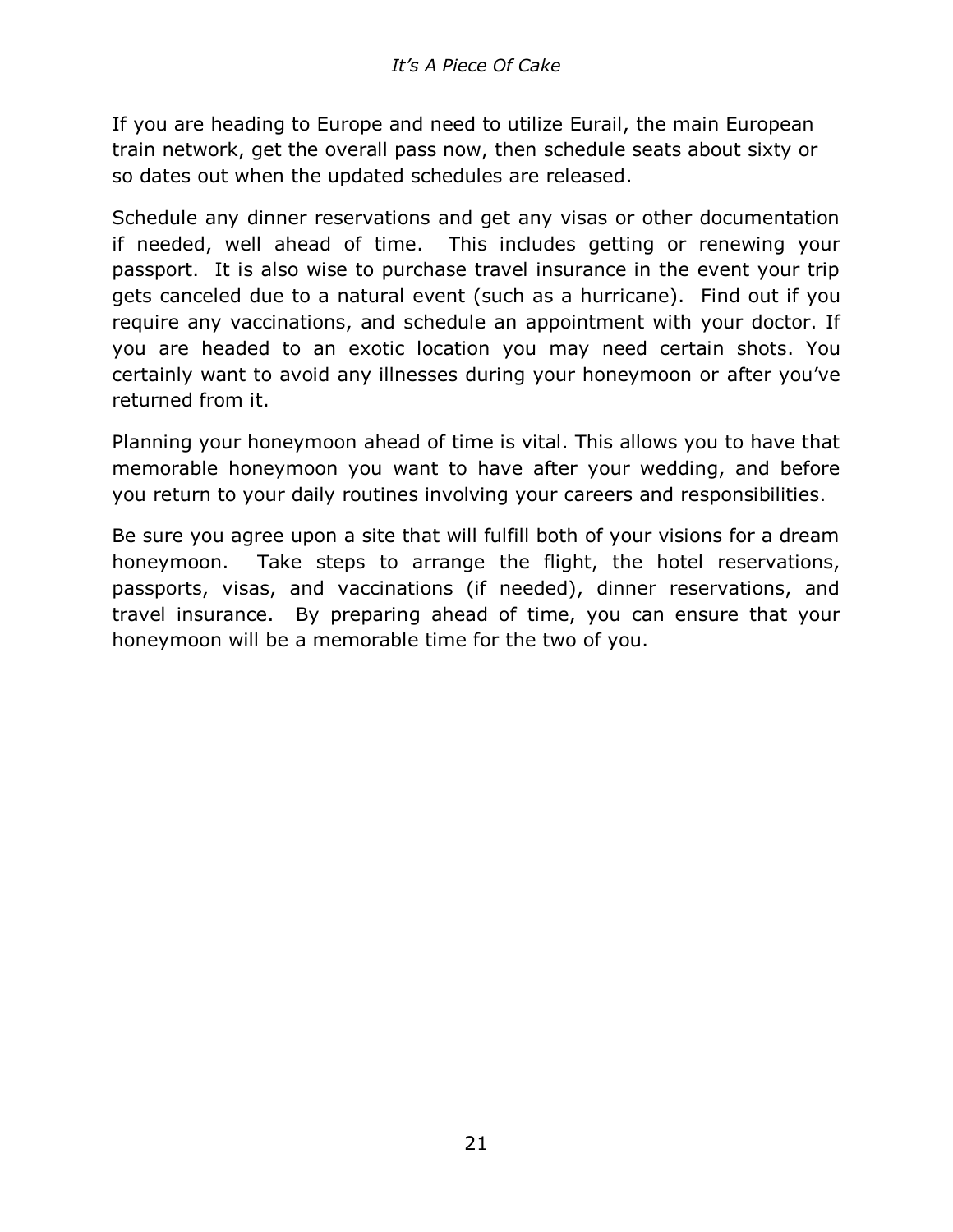### **Selecting Your Wedding Music**

As you prepare for your upcoming wedding, many elements need to come together. This includes the venue, the catering, the flowers, and the music. Yes, you have to decide upon the music for your wedding. Choosing the right music is vital to creating the perfect atmosphere for your big day. In the section below, we will explore the factors you should consider when choosing your wedding music.

The music you select should really reflect your personality, your feelings, and your wedding theme. Your wedding day should be remembered for being a consistent theme of your love for each other. Plus your love for all of the people who are invited to your wedding.

If your wedding has a strong central theme to it (such as a specific nationality or scene), then your music should complement that, and not be in contrast to it.

When it comes to your first dance music, be sure that the beat is a perfect speed for both of you. You want to make sure to dance well and comfortably to the music, not look out-of-rhythm and uncomfortable. Additionally, always choose a song that has meaning to you both; it doesn't matter if the song is not trendy or popular. After all, this is your wedding, your day, so be sure that the song speaks to both of your hearts.

It helps if you think of your wedding as a movie with a plotline; this can help you to decide upon the music during the entire day. This includes the music during the actual wedding ceremony, the father-daughter dance, the bouquet or garter toss, etc.

Those pieces should be especially meaningful as compared to the background music that would play during the reception meal and other more casual moments. If you want to make some of your guests really feel special, you could have a song or two that really resonates with them during the day.

Be sure to coordinate with the band, DJ, or music group about the music lineup. You want to make sure you know what song is being played during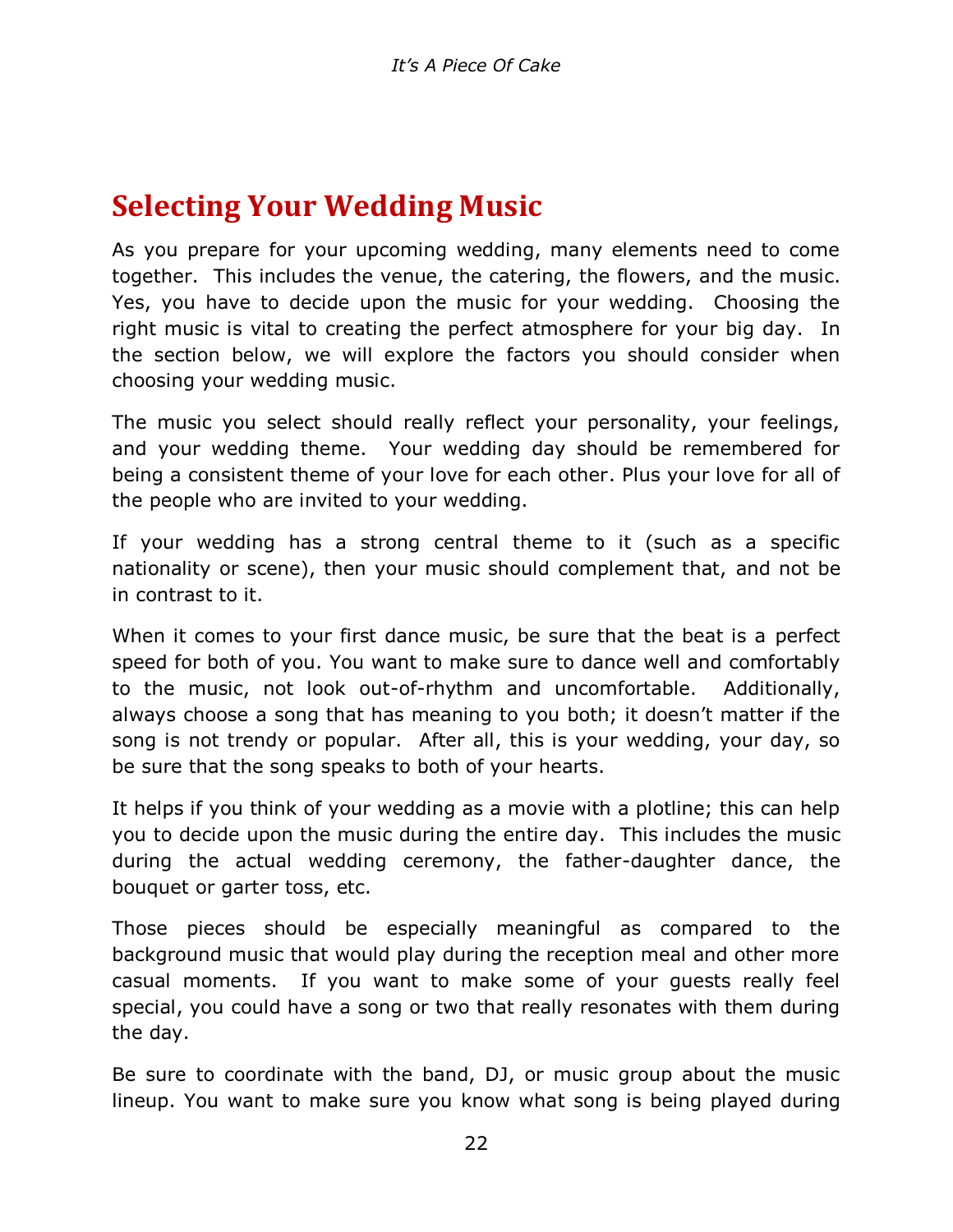which moments. After all, you don't want to get caught off-guard or not know what to do during a song because you weren't expecting it.

If you are having trouble coming up with good wedding songs, there are many online sites that can give you good options. Some, like OurWeddingSongs.com, will even provide ratings from people to give you an idea of what is popular and what isn't. While you want to have songs that resonate with you, you also want some that will be hits for your guests so that they will enjoy themselves more too.

Selecting wedding music does require some thought and planning to ensure it matches up well with your wedding day. This day is meant to be one of the most important and enjoyable of your lives, so really spend some time to consider what songs you want to play and when you want them to be played during your day.

Remember that some popular love songs are about tragedy so listen to the lyrics first, before deciding if the song is appropriate for your wedding day. After all you want to make people happy, not cry, because the lyrics are so sad.

<span id="page-22-0"></span>Utilize the information above to help you come up with the best songs that will resonate with you and your guests to make this day even more special for all.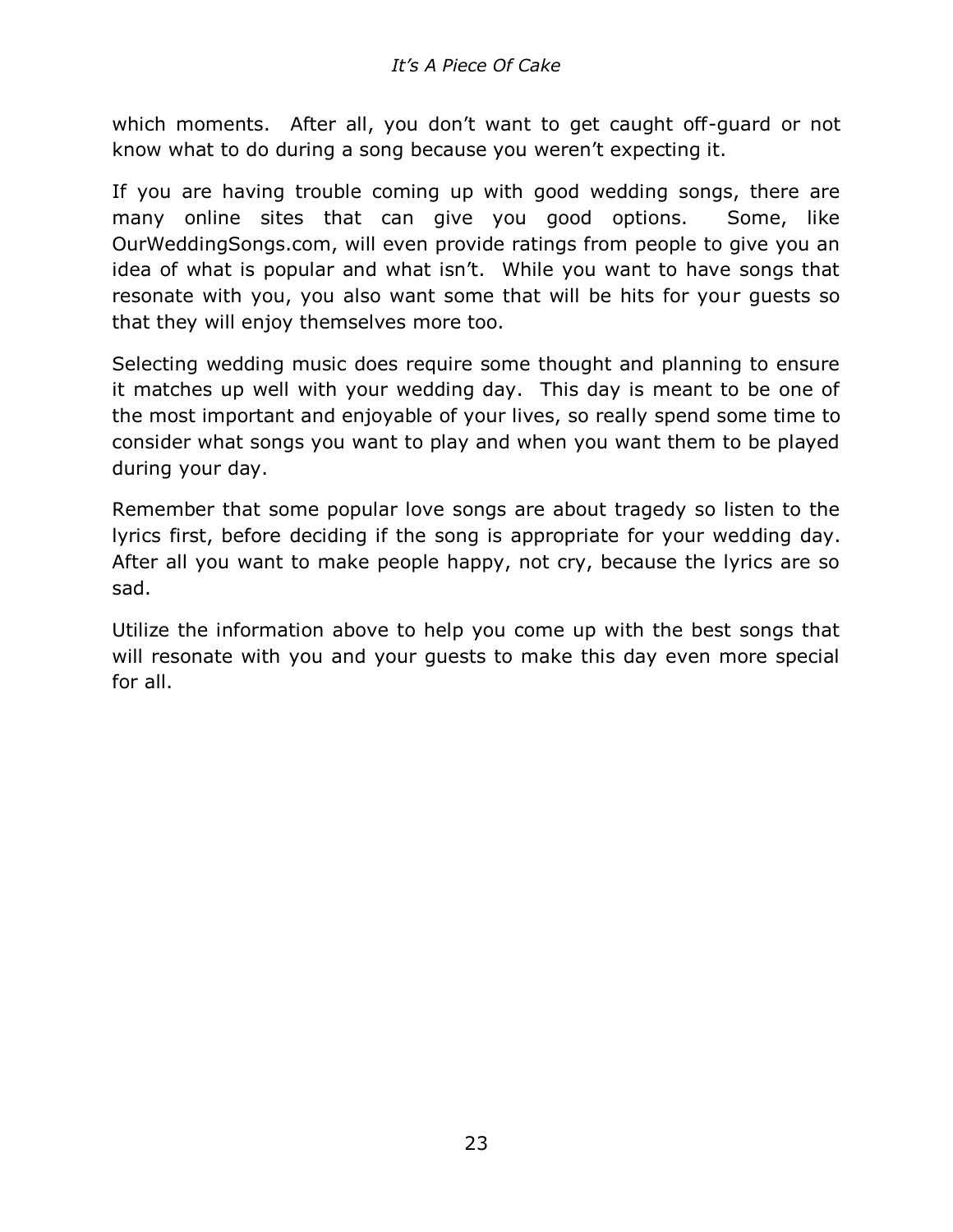### **Wedding Invitations**

As you prepare for your upcoming wedding, there are many elements you must carefully consider to ensure your wedding goes smoothly. Of course, you have to let people know that you are getting married and that they are cordially invited to attend. That means having wedding invitations. How do you go about getting those in a way that will fit your wedding style?

There are five main ways to get your wedding invitations made:

- Via a local stationery designer
- At a stationery store
- ❖ Via an online order
- $\div$  Hiring a graphic designer
- ❖ Creating your own

Getting your wedding invitations done via a local stationery designer is a good choice if you want a high degree of customization and personalization that reflects your personality, life, journey, etc. You will often be able to work with the designer directly, and sometimes, even the printer too. So, if you plan to have several drafts before the final version is completed, this option is likely your best one.

Do expect to pay more for this option, as well as expect the order to take longer to complete since most local stationery designer are smaller operations with fewer resources.

Utilizing a stationery store will enable you to have many options of predesigned styles from a large range of known designers. You'll be able to look through many samples and catalogs put out by these designers to help you determine what will fit your wedding best.

You won't be able to do as much customization with this option, but you're bound to find something amongst all of the pre-designs that will fit your wedding theme and style. Employees will be able to adjust the wording and add some customized elements like monograms or maps. The pricing will be more competitive here than with local stationery designers.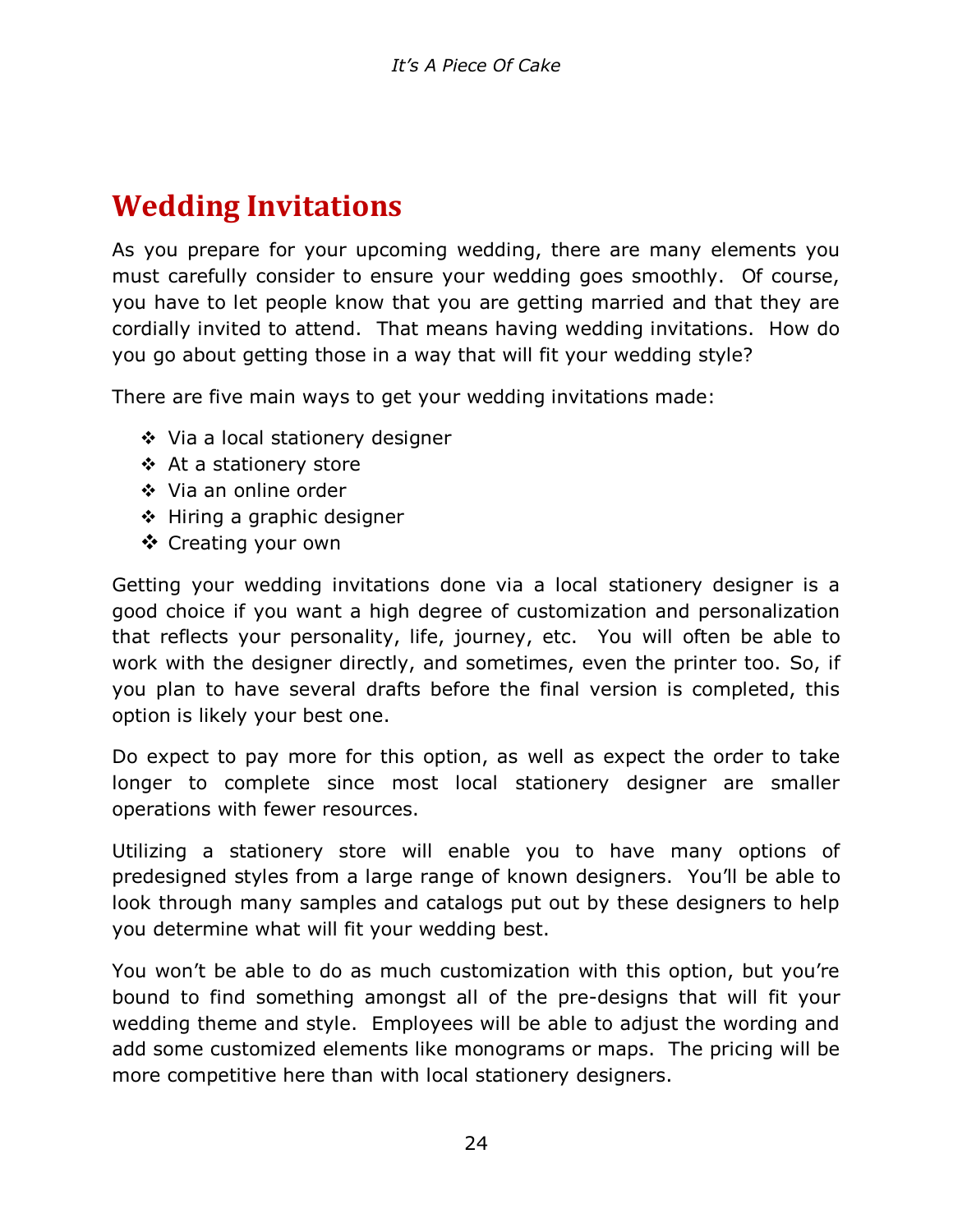As you might expect, online ordering your wedding invitations is becoming more popular. You can experiment with many different styles, layouts, colors, and more right on your computer screen.

Some online stores will even enable you to input all of your information and present a preview of what your wedding invitations will look like. Other online stores can mail you a physical proof within twenty-four hours so that you can see and feel it first-hand.

You can often obtain samples of styles and paper types for a small fee (that is usually credited towards your final order) to help avoid any last-minute bad surprises. The most competitive pricing is found here with this option.

Hiring a graphic designer will enable you to gain a unique design based on your wedding style and theme. Do note that this option will take a while, so it is best to look early (eight months or more) if this is the route you plan on taking. Besides this process being time-consuming, it is also costly, as you have to hire both the graphic designer and the printer.

Creating your own wedding invitations can be a great option for those looking to create something that is more distinctive. Plus it also helps to save on costs as well. Most craft stores have "do-it-yourself" kit, known as "printables." The design is there and the paper is pre-cut; all you need to do is input your details and print them out via a computer.

Some online designers will also provide this option to purchase designs and print them out. Do note that the selection is much more limited than with a stationery store, and it will take some time to print out all of the invitations based upon how many people are coming to your wedding.

<span id="page-24-0"></span>As you can see, you have many viable options to obtain your wedding invitations. You just have to determine how distinctive you want them, how much you want to allocate from your budget toward them, and how much time you want to put into making them. By determining these factors and using the information above, you can decide upon the best choice to obtain your wedding invitations.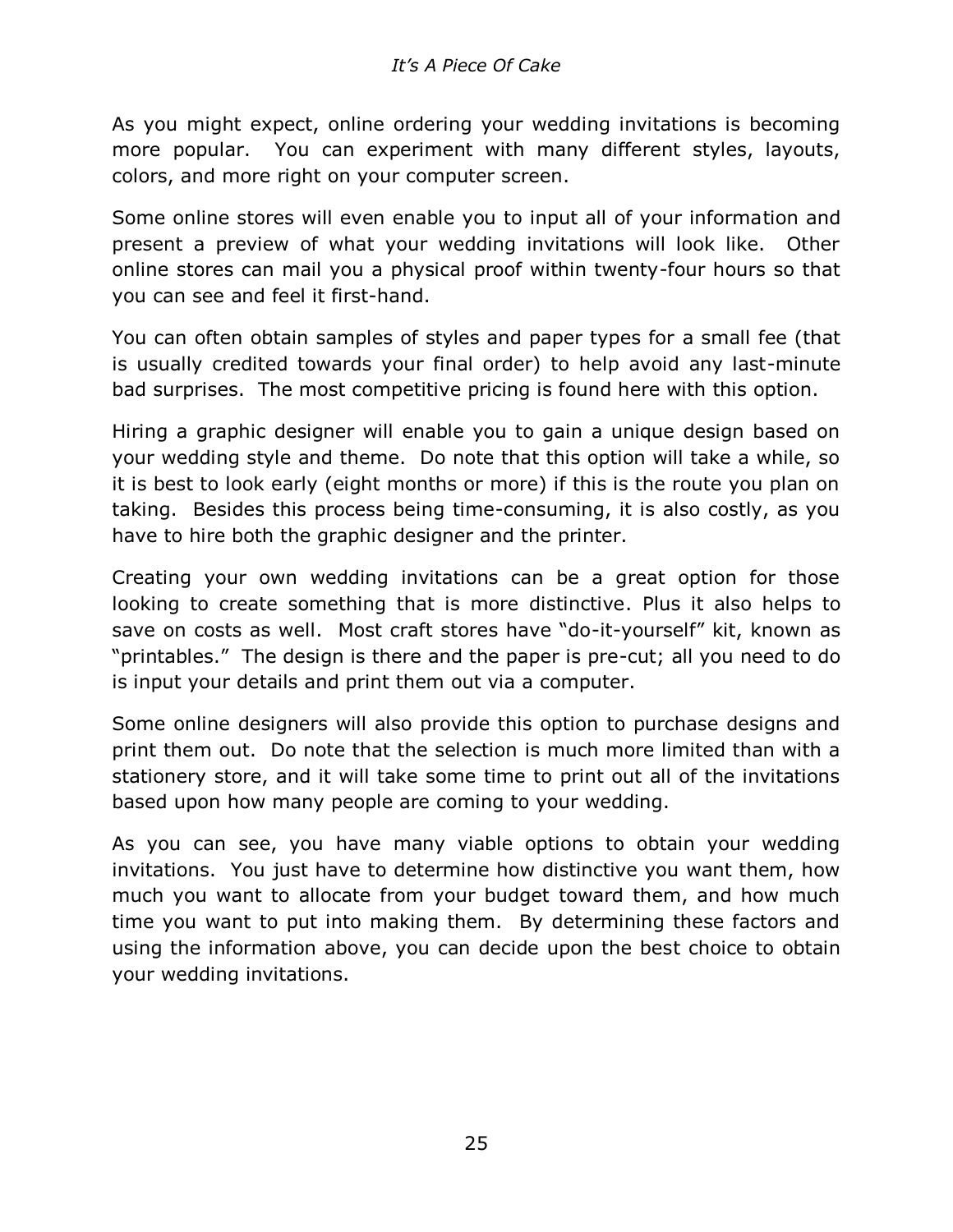### **Your Wedding Flowers**

As with any wedding, flowers help to make the occasion, whether it's part of the scene or where the flower girl is dropping them in the aisle. However, knowing what flowers to use for your wedding may not be the easiest thing to know. The information below will look into what you should consider before deciding upon what flowers to use in your wedding.

You should be deciding with your florist what flowers will work best at your wedding. You should give them as much information as possible to help you come upon your best choice. Describe what the overall theme of your wedding will be. Additionally, describe the dress you are to wear and provide pictures of the design if possible. If you are going to have flowers on your dress, make sure that these flowers will last for a while, as well as not be oozing liquid onto your dress.

You should also take into consideration whether the flowers you have in mind are currently in season or not. Obviously, if they are in season, it will cost less to obtain them than if they are not (provided you can even get them to begin with).

Also, take into consideration your guests. Do any of them suffer from allergies? If so, having the wrong type of flower as your main floral design is going to cause misery for him/her/them, so try to pick a flower that won't cause anyone to have a horrible experience at your wedding.

You should consider whether you plan on having the same flowers for your bridesmaids or if you will have different flowers. Again, you should consider the aforementioned factors of whether they are in season or if anyone is allergic to them before having your bridesmaids wear them. Of course, those flowers should go well with your flowers when you assemble together at your wedding.

The bridesmaids' bouquets should accentuate the bride, not detract from her. Thus, they are usually smaller than the bride's bouquet and can be a variation or contrast to her bouquet. The bouquets can also be used as flower arrangements at the reception, especially at the cake tables.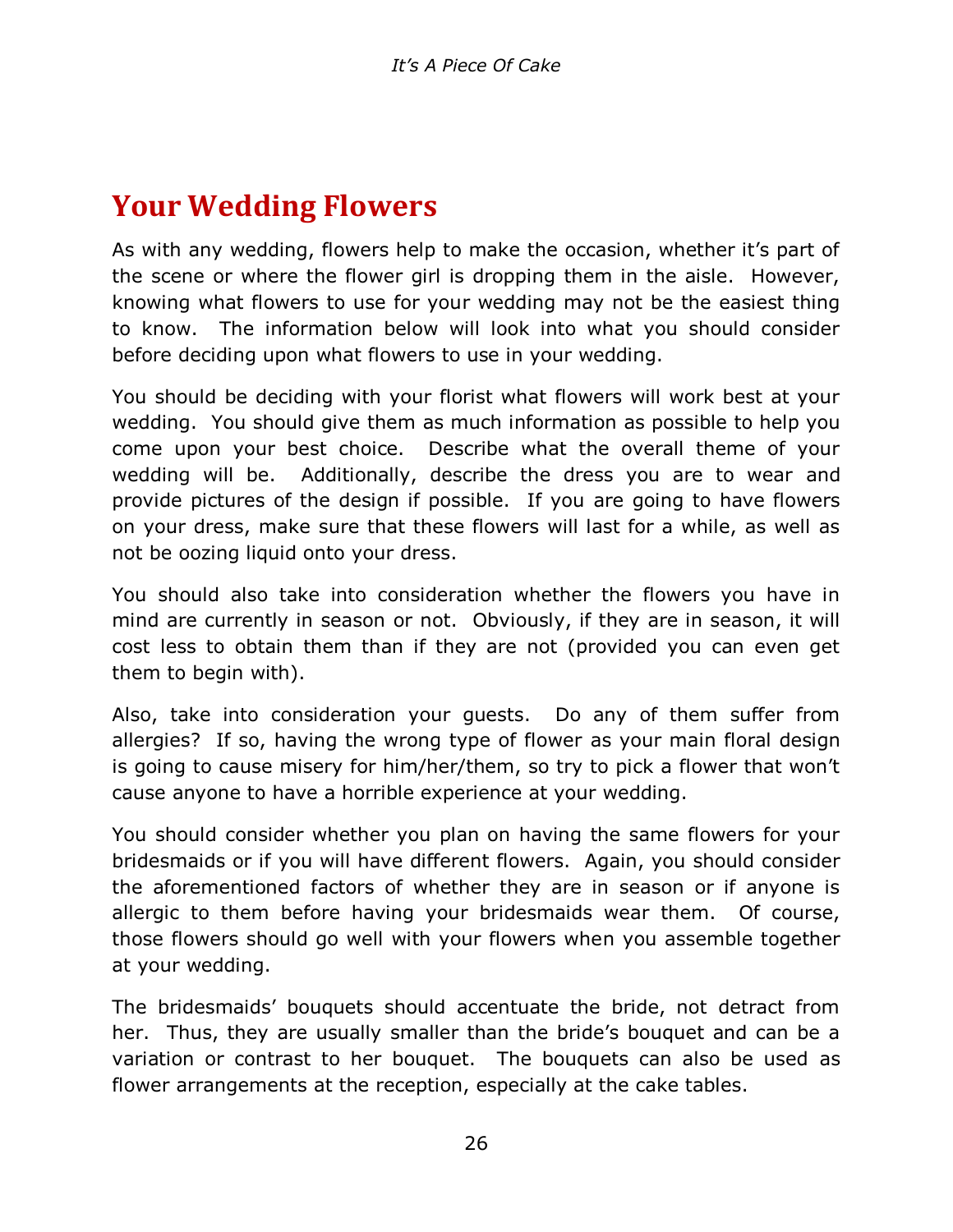The groom's and family members' lapel pins will usually complement the wedding flowers. To really have the family stand out and be recognized, you could have a slight variation that identifies the family members from the other guests.

Keep in mind that table arrangements don't always need to have the wedding flowers present. Instead, you could use cheaper options, including ivy. Done in a decorative way, ivy can look just as spectacular for your table centerpieces. Or you could just sprinkle rose petals around the table settings.

As you can see, there are many decisions to make when it comes to your wedding flowers. You have to determine what is in season when your wedding takes place, if there are any attendees who are allergic to specific flowers, and what flowers go well with the bride's and bridesmaids' dresses.

<span id="page-26-0"></span>By carefully considering the information above and working with your florist, you'll find the perfect flower(s) to go well with your wedding theme and not break the bank in the process.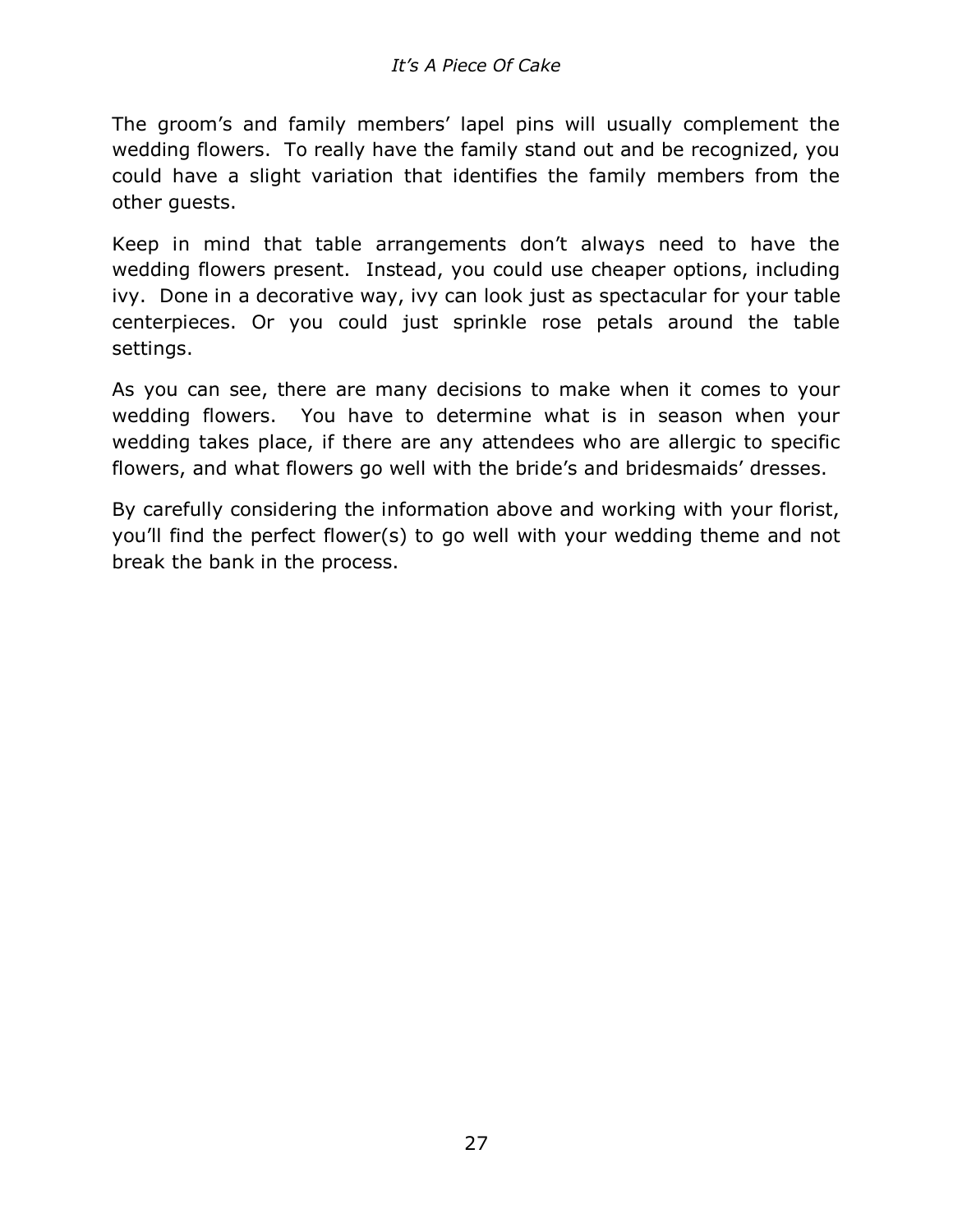# **Wedding Photography**

As with many important events in your life, your wedding day and night are moments you want to capture in their glory. This means you want to hire a professional wedding photographer to capture those moments. This is in addition to any that you or your guests might take with your Smartphone's or cameras.

After all, you and your family will want to look back upon this day many years from now in a photo album book and/or on disc. Thus, it's vital you pick the best professional wedding photographer to capture those moments. We will explore how to choose the best professional wedding photographer below.

When you are interviewing prospective candidates, ask if they have photos of entire weddings available for viewing. This will give you a better idea of how they capture moments during a wedding. This allows you to see if they will capture the moments that you want to remember forever. You'll also see how good they are at the finite details that can make those pictures memorable. If possible, ask to see the raw prints themselves before they were retouched; this will give you a more accurate indication of how good and detailed the photographer is.

Ask for references that you can get into contact with. You want to speak with two or three former brides who have hired this photographer. Ask them if they would recommend this photographer to their best friends, and if so, why they would.

Ask if the photographer was punctual, was appropriately dressed, and if he/she was cordial throughout the entire process. Ask if their guests provided any comments on how good the pictures looked, etc.

Ask the photographer if you'll receive negatives or if the digital photos will be posted online. Negatives will take longer to receive, while digital photos will be up shortly after the wedding itself. This means that digital photos can be shared more quickly with family and friends. Be sure to know how long those photos will be up so that you can have them in your possession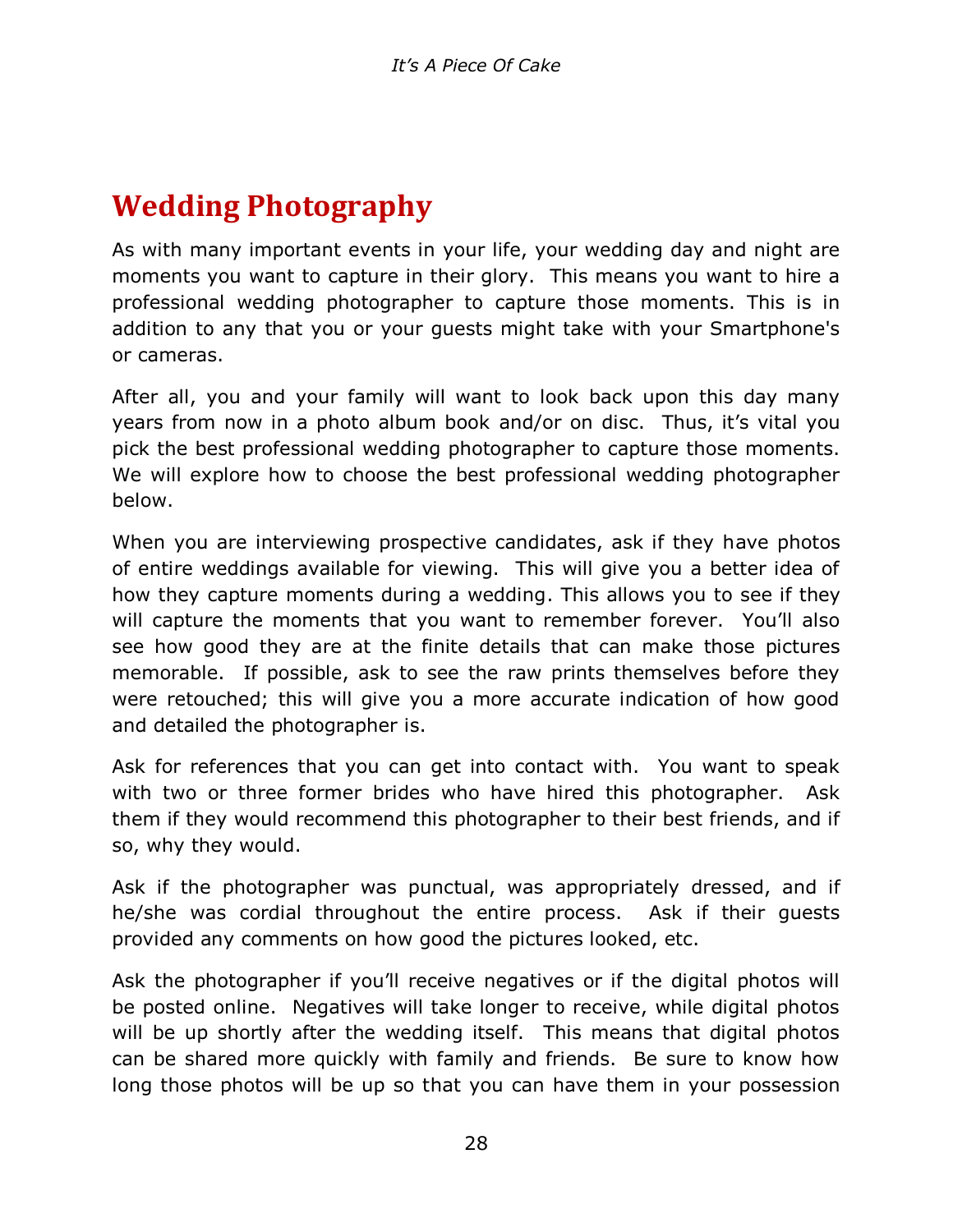and let your family members and friends know so that they can have their own copies.

Confirm that the photographer you are interviewing is the one who will actually be working at your wedding. If he or she is part of a large company, that company may send another photographer out on the day of your wedding. Each photographer has their own style and skill when it comes to photo-taking. So it's important to ensure you know who the photographer will be on the day of your wedding. Most studios won't know who the actual photographer will be until that very day, but if they can't guarantee your first or second choice, you should consider moving onto a studio who can provide that guarantee.

Also check and confirm roughly how many pictures the photographer will take and how many images you will have to choose from. Know that some photographers will charge by roll of film, so be sure to recognize this ahead of time, and consider that when evaluating photographers, especially if you are on a tight budget.

<span id="page-28-0"></span>Having the right wedding photographer can make all of the difference between having great photos to look back upon and having so-so or even poor photos. Certainly, you want to have the best photos possible, as you'll be looking back upon them years from now as you reminiscence with family and friends. Doing your due diligence now will ensure that you have the best wedding photos possible to capture the best moments from your special day.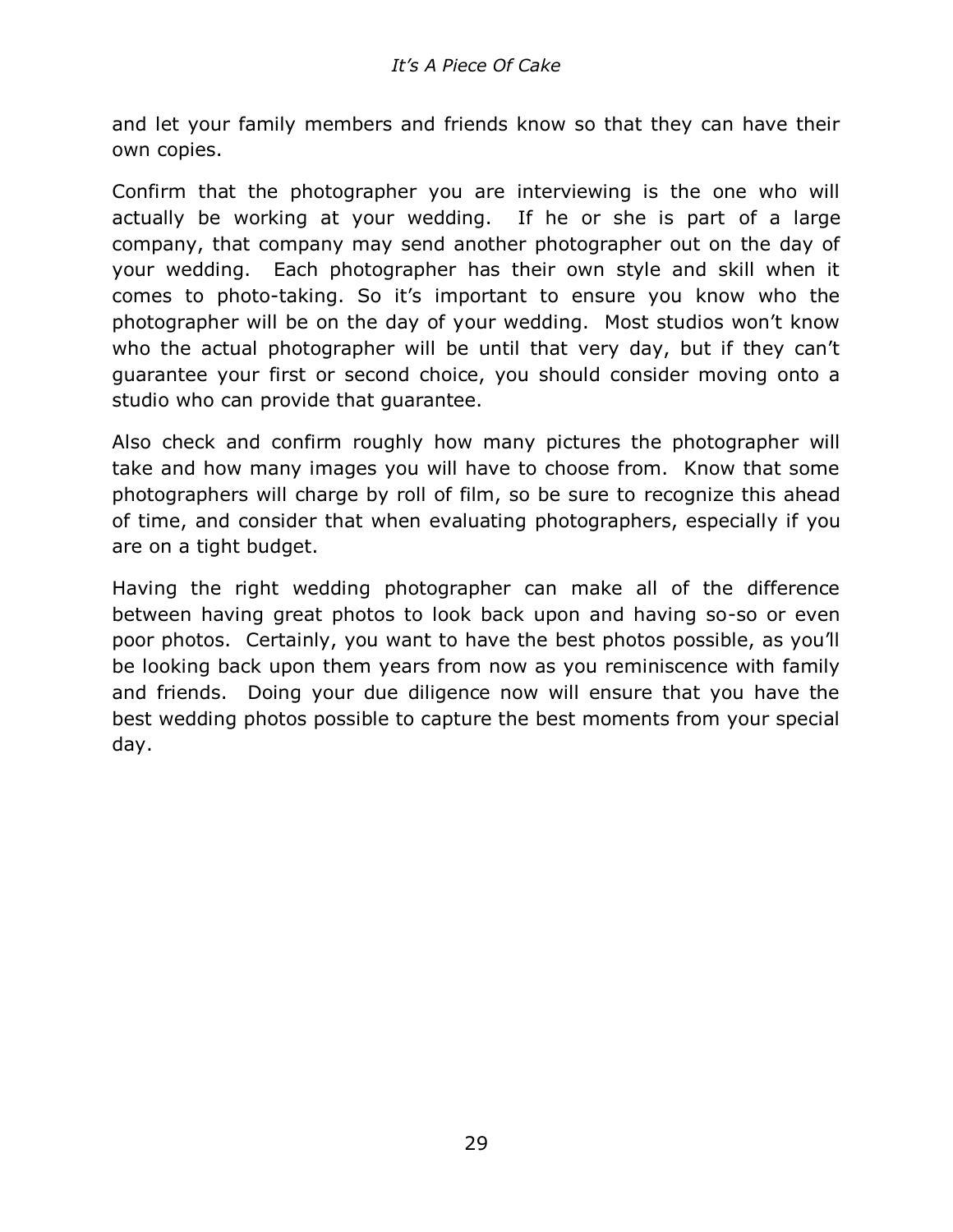# **The Wedding Cake**

Another important element which goes into a wedding, is deciding upon what cake you are going to have. There are four main options to choose from, and we will go over each of these options below.

The first option is the one that most people are familiar with: Traditional and formal. This option involves a usually all-white cake. There are usually flowers on the cake, often made of a sugar paste. They can be in the shape of gardenias, calla lilies, and roses. These cakes normally are three to four inches high, each level being a tier. Each tier has four layers of cake in it. A common flavor combination used is a citrus-vanilla flavored cake iced with a butter cream frosting.

The second option is a contemporary or modern original design. This type of cake is taller than the traditional type, as the tiers are four to six inches high. In addition, the contemporary cake often has more elaborate designs than the traditional cake, and these designs usually repeat on the sides or top. The flavor of these cakes are more bold than traditional cakes; the flavors can include hazelnut, red velvet, and hummingbird (a type of carrot cake with a hint of pineapple flavoring).

The third option is the romantic and nontraditional cake. This type of cake is more whimsical in design; it can be based on virtually anything, even the design of a wedding dress. This cake is usually not uniform; as a result, the tiers can be of varying heights. Thus, the structure of the cake is not in a uniform pattern, making its appearance much different from traditional and contemporary cakes.

The fourth option is the casual wedding cake. This type of cake is a creative alternative to the traditional, three-tiered wedding cake. These are often in the form of many different variations of pies. This option has a laid-back feel to it, plus shows a country flavor as well. Due to the many different flavor options available, everyone is bound to be pleased by one flavor or another.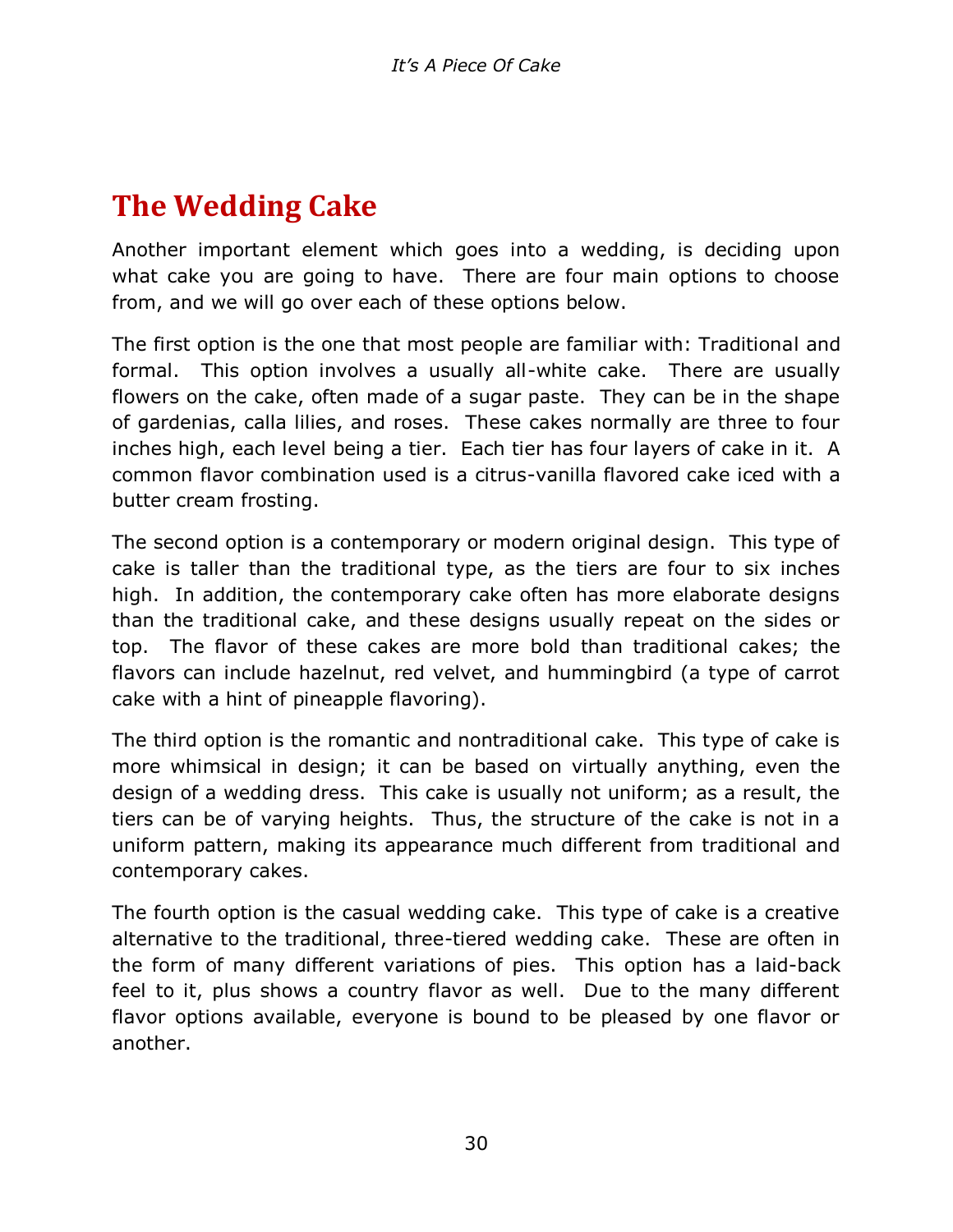As you can see, there are four main types of wedding cake of which you can choose for your wedding. The first main question you have to consider is whether you want a traditional wedding cake or another option. If you are open to having something other than a traditional wedding cake, then you have several different options to choose from.

The second main question is how much you are willing to spend, as more ornate designs (such as those found in contemporary cakes) will cost more.

The third main question is how much of your personality and style do you want reflected in your cake? A traditional cake doesn't leave much room for personal design, whereas the other three do (especially the nontraditional option).

<span id="page-30-0"></span>By carefully considering these questions and determining how much you want to spend, you will come up with a great cake that accentuates your wedding day that much more.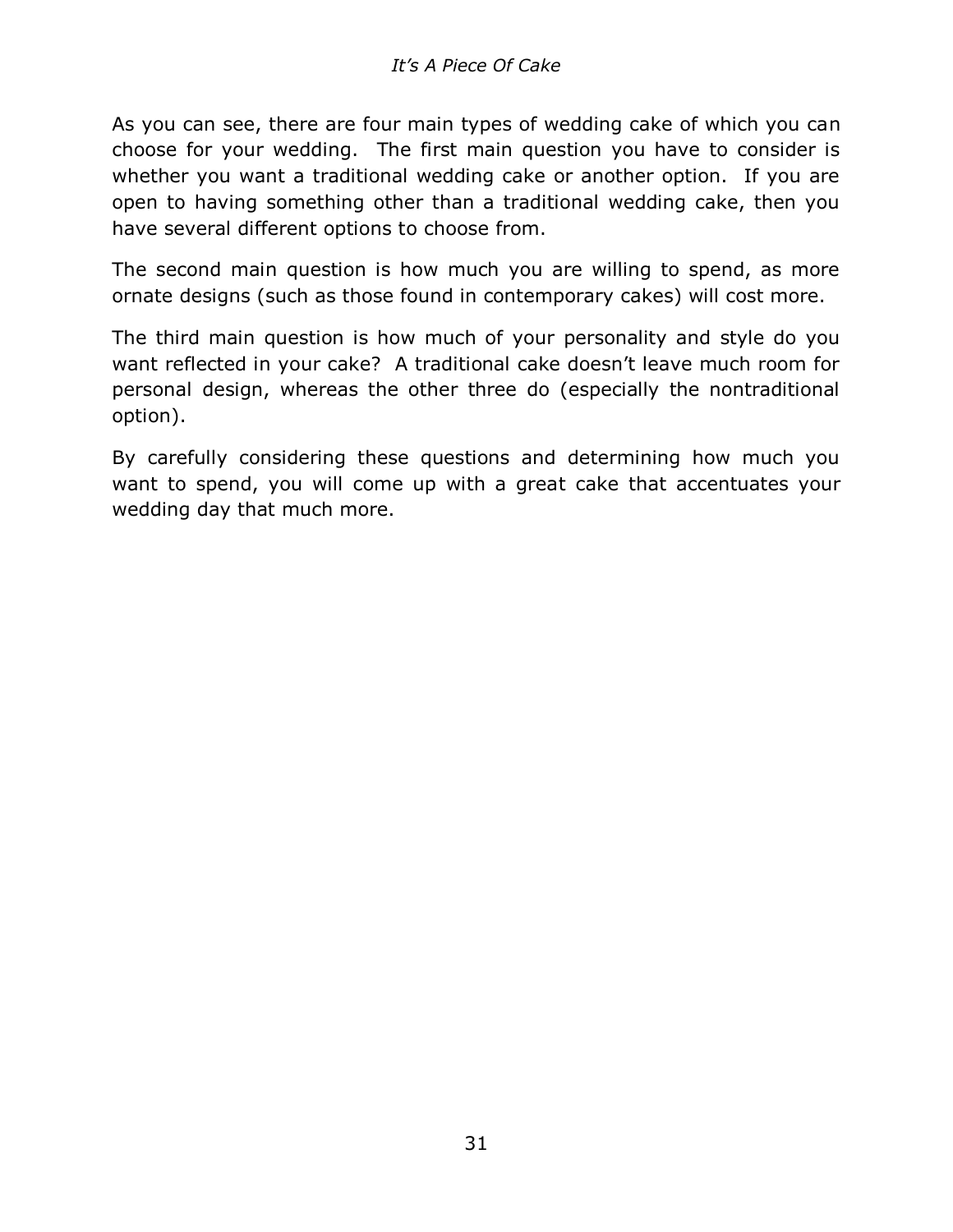#### **Wedding Speeches**

As part of the big day, a wedding speech is one of the most important aspects. It is usually done as a celebration of the happy couple, as well as to provide best wishes for a long and happy life together. The person who gives this may vary; it could be the father of the bride, a close friend, the best man, and/or the groom himself. We will look upon all of these situations below to help each person come up with a great wedding speech.

If a close friend is asked to provide a wedding speech, he or she may be a bit nervous. After all, it is a great honor to be asked to give such a wedding speech. This person knows that they want to give a great speech to honor the couple and commemorate this special occasion. They should think about all of the happy times they have shared with the couple, as well as what they know about the couple.

Based on these experiences and knowledge, the person should be able to come up with a speech. Their speech will be from the heart and will honor the happy couple. It will help to strengthen the relationship between them and between the friend and them.

If the father of the bride is asked to give the speech, it often follows a traditional formula. He will talk about his daughter, how his son-in-law cares for his daughter and how the family welcomes the son-in-law and his family into their family. He will also offer his best wishes for the new couple as they continue on their life journey together. The speech doesn't have to be formal, but it should stay within a three- to five-minute span, as there will be other speeches to follow.

The groom's speech will normally follow the father of the bride as a type of "answer" to his speech. The groom's speech should thank the bride's family and the guests. It should especially thank those (including the bride's family) for helping to make the wedding possible, though money and finances should never be mentioned directly. The groom can make mention of one or two special people who were always there to help out and what that person or those people mean to himself and his new wife.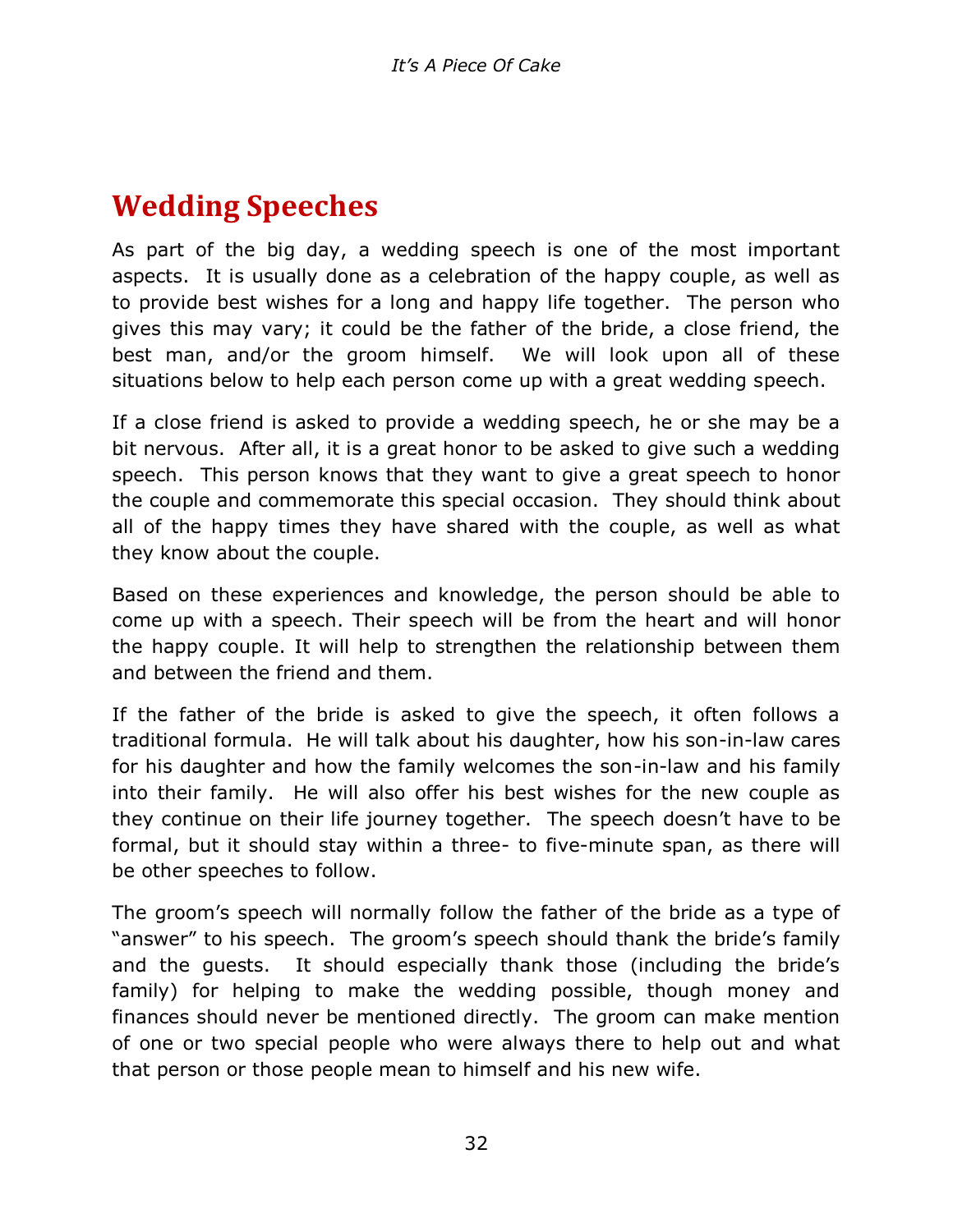In some weddings, the bride will also speak. If this is the case, then be sure that the groom and bride split up the thanks and stories to be shared. Essentially, they would be two halves of the speech. Combined, they should be about three to five minutes, about the same time as the father of the bride's speech. Usually, the groom's speech will end with a toast to his new family, so it makes sense for the bride to speak first, then the groom, if both are going to speak.

The best man's speech is often the last speech to be made. If the maid of honor is going to speak, then she should probably speak first, followed by the best man.

Both of them are representations of all of the people who are there to attend the wedding. Combined with the fact that this speech is often the last one, it is usually less formal than the other speeches. One of the best strategies is to tell a short story about the couple, something that is humorous. Be sure that it's a fun story rather than an embarrassing one, as the couple should be honored.

The best man and maid of honor should thank the bride and groom for choosing them to serve in those roles and offer a toast. They can also thank the guests by toasting them for helping to make the event a memorable one.

Delivering a good, memorable wedding speech can be a bit nerve-wracking, especially since not everyone is chosen to make one. The best way to approach it is to recognize your relationship with the couple and provide a story that commemorates your relationship with them.

Finish it up with your best wishes for the couple and thanking them for including you in the speeches. By taking this approach, you can come up with a great wedding speech that will be memorable for the couple and for all those who attend.

### **Your Wedding Checklist**

Here's a quick recap of all the things you need to plan in advance.

- Wedding Budget
- Ceremony Location